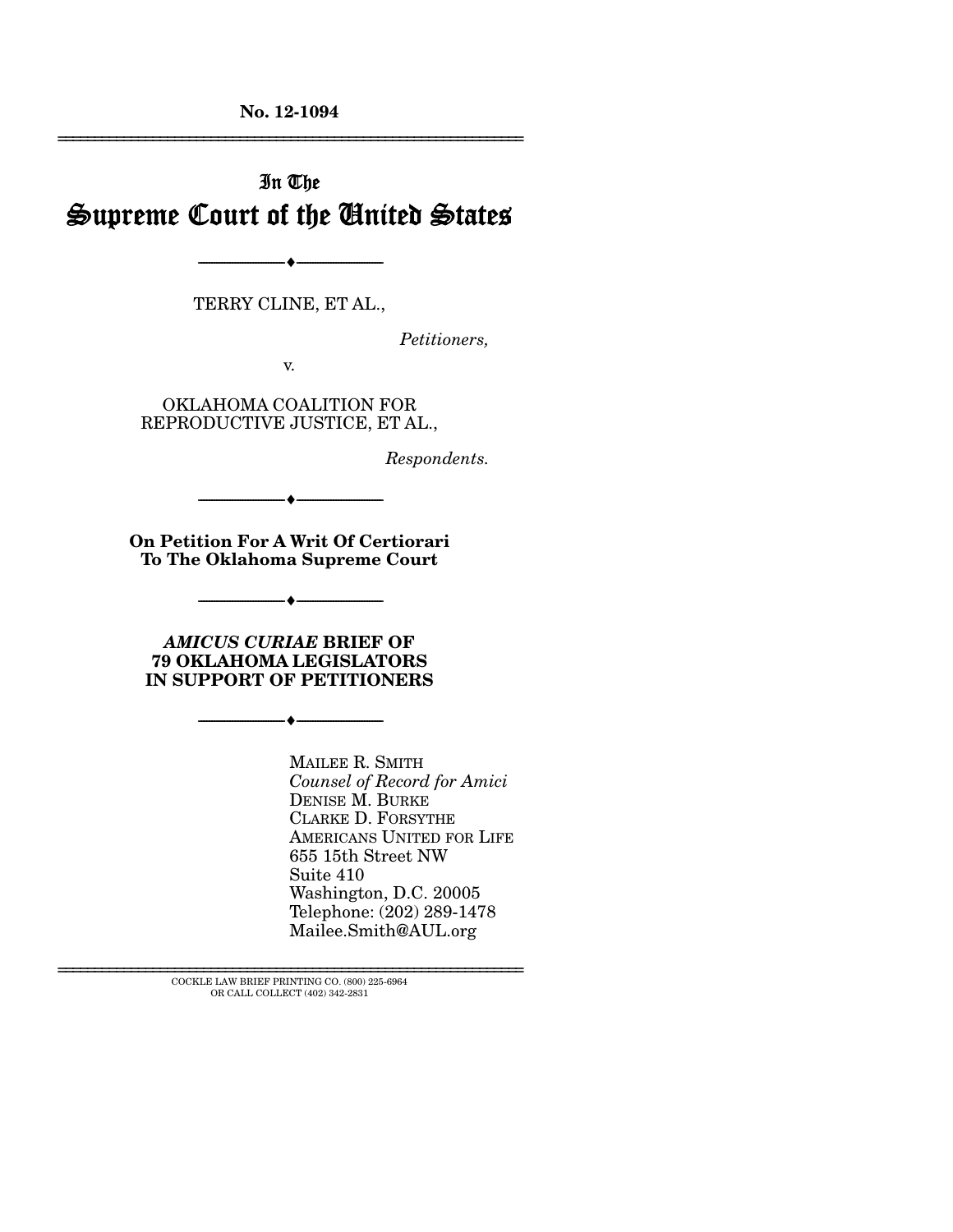## TABLE OF CONTENTS

# Page

| TABLE OF AUTHORITIES               |                                                                                     |                                                                                                                                                                                                   |    |  |  |
|------------------------------------|-------------------------------------------------------------------------------------|---------------------------------------------------------------------------------------------------------------------------------------------------------------------------------------------------|----|--|--|
| STATEMENT OF INTEREST OF AMICI CU- |                                                                                     |                                                                                                                                                                                                   |    |  |  |
|                                    |                                                                                     |                                                                                                                                                                                                   |    |  |  |
| SUMMARY OF THE ARGUMENT            |                                                                                     |                                                                                                                                                                                                   |    |  |  |
|                                    |                                                                                     |                                                                                                                                                                                                   |    |  |  |
| Ι.                                 |                                                                                     | States have a legitimate interest in the<br>woman's health from the outset of preg-<br>nancy and rational medical regulations<br>do not pose an "undue burden"                                    | 7  |  |  |
| II.                                |                                                                                     | States have "wide discretion" to regulate<br>abortion when there is "medical and sci-<br>entific uncertainty," and such regulations<br>do not pose an "undue burden"                              | 10 |  |  |
| III.                               | Data presented by both parties supports<br>HB 1970 and the "wide discretion" of the |                                                                                                                                                                                                   |    |  |  |
|                                    |                                                                                     | A. The FDA intended to restrict use of<br>the Mifeprex regimen for safety rea-                                                                                                                    | 13 |  |  |
|                                    | В.                                                                                  | Chemical abortion poses significant                                                                                                                                                               | 19 |  |  |
|                                    | C.                                                                                  | Eight women have died from bacte-<br>rial infection following misuse of the<br>Mifeprex regimen, while no women<br>have died from bacterial infection fol-<br>lowing use of the FDA-approved pro- | 21 |  |  |
|                                    |                                                                                     |                                                                                                                                                                                                   |    |  |  |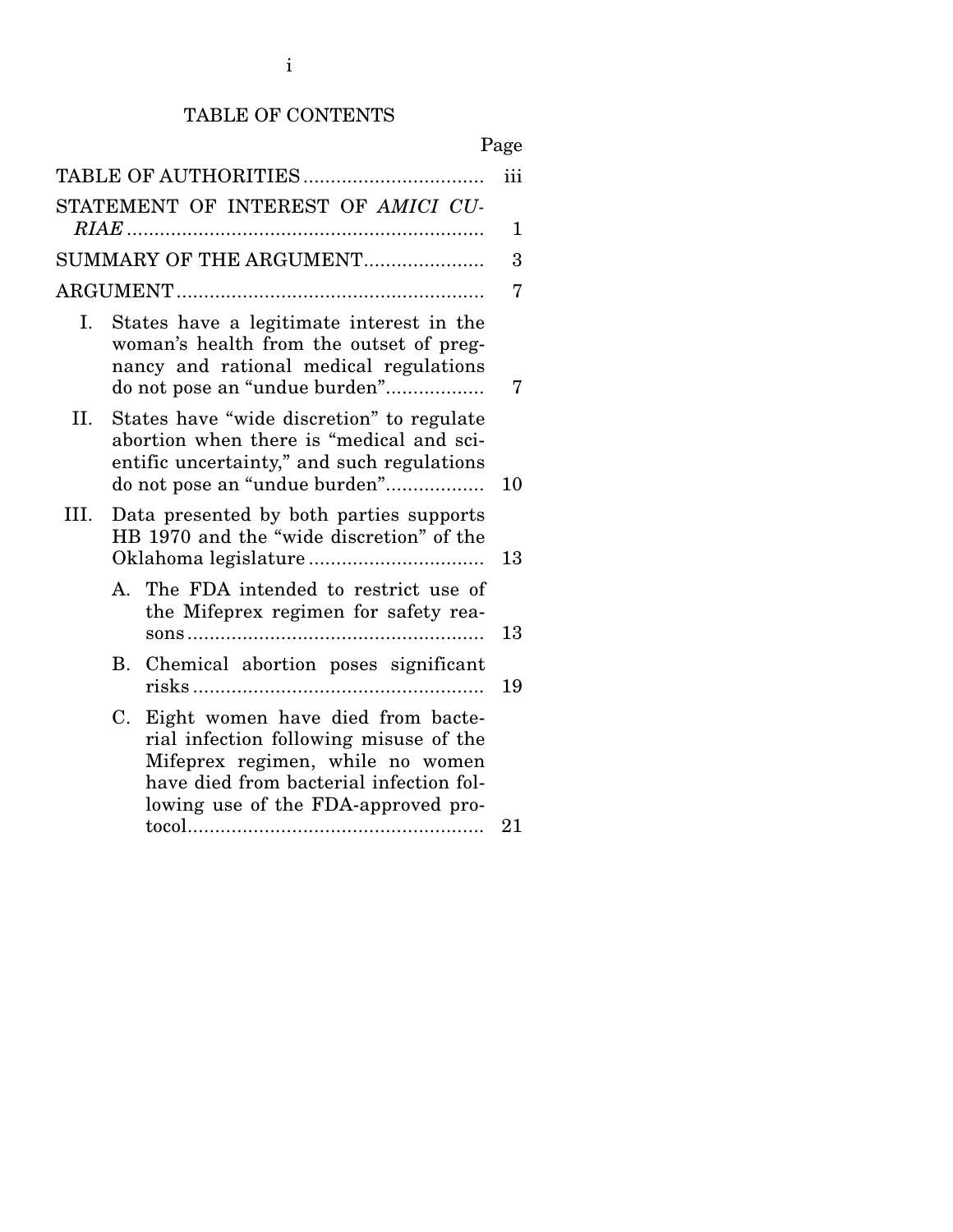## TABLE OF CONTENTS – Continued

# Page D. Standard, safer alternatives to chemical abortion are available ................... 23 IV. The Oklahoma Supreme Court failed to properly apply *Casey* and *Gonzales* and should be reversed, providing appropriate guidance to the legislatures in all 50 states ......................................................... 25 CONCLUSION ..................................................... 29

ii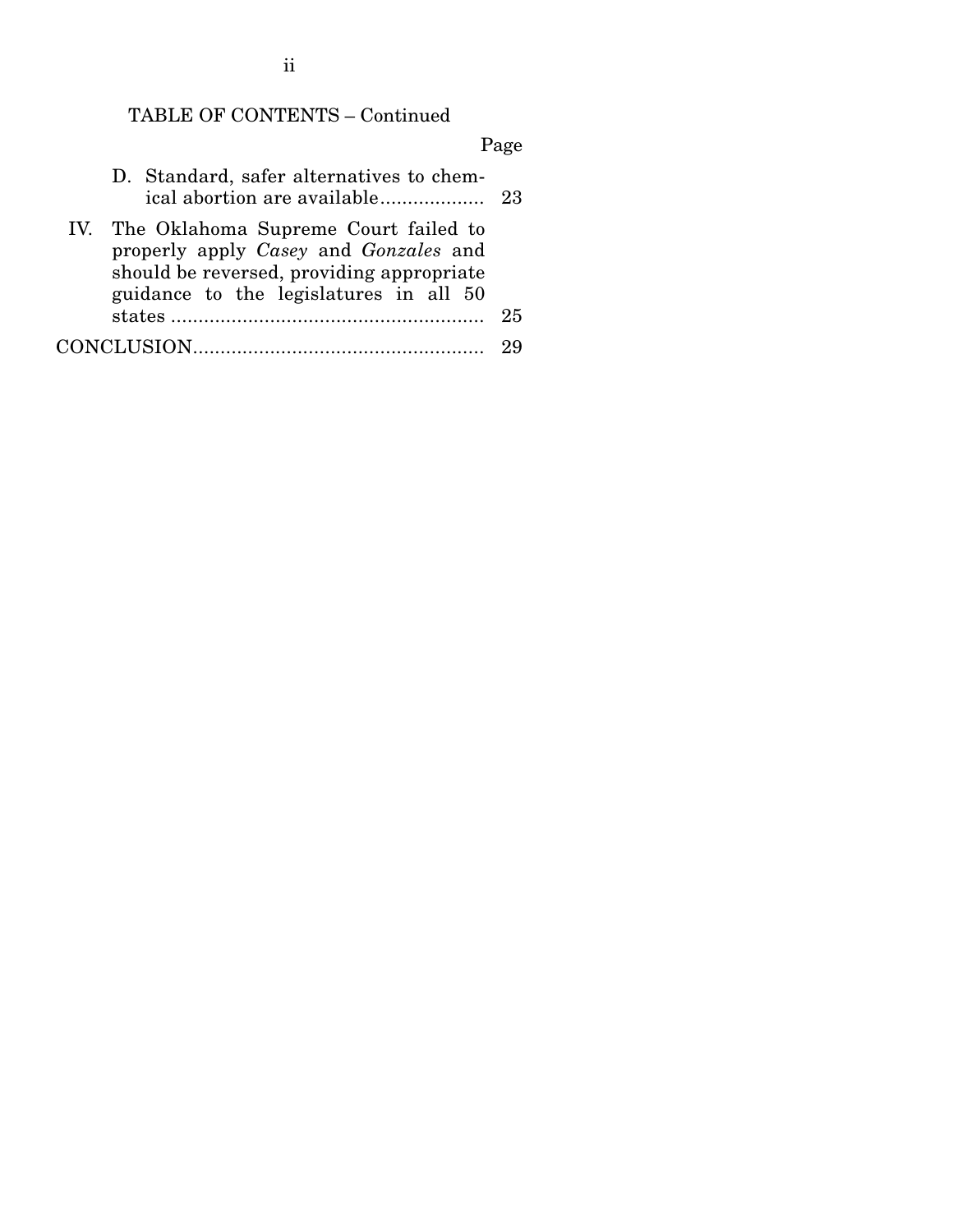## TABLE OF AUTHORITIES

## Page

## **CASES**

| Gonzales v. Carhart, 550 U.S. 124 (2007)passim                                             |
|--------------------------------------------------------------------------------------------|
| Marshall v. United States, 414 U.S. 417 (1974)11                                           |
| Planned Parenthood of Central Missouri v.<br>Danforth, 428 U.S. 52 (1976) 11, 12, 26, 27   |
| Planned Parenthood of Southeastern Pennsyl-<br>vania v. Casey, 505 U.S. 833 (1972)  passim |
| Planned Parenthood Southwest Ohio Region v.<br>DeWine, 696 F.3d 490 (6th Cir. 2012)passim  |
| Roe v. Wade, 410 U.S. 113 (1973)7, 8, 28                                                   |

#### **STATUTES**

| 63 Okla. Stat. § 1-729a (House Bill 1970) passim |
|--------------------------------------------------|

### OTHER AUTHORITIES

| American College of Obstetricians and Gyne-<br>cologists, ACOG Practice Bulletin 67 Medical<br><i>Management of Abortion</i> (Oct. 2005)3, 20, 22, 24 |
|-------------------------------------------------------------------------------------------------------------------------------------------------------|
| M. Fjerstad et al., Rates of Serious Infection<br>after Changes in Regimens for Medical Abor-                                                         |
| Food and Drug Administration, Feb. 2000 Ap-                                                                                                           |

Food and Drug Administration*, Mifeprex (mifepristone) Information* (July 19, 2011) ...... 17, 18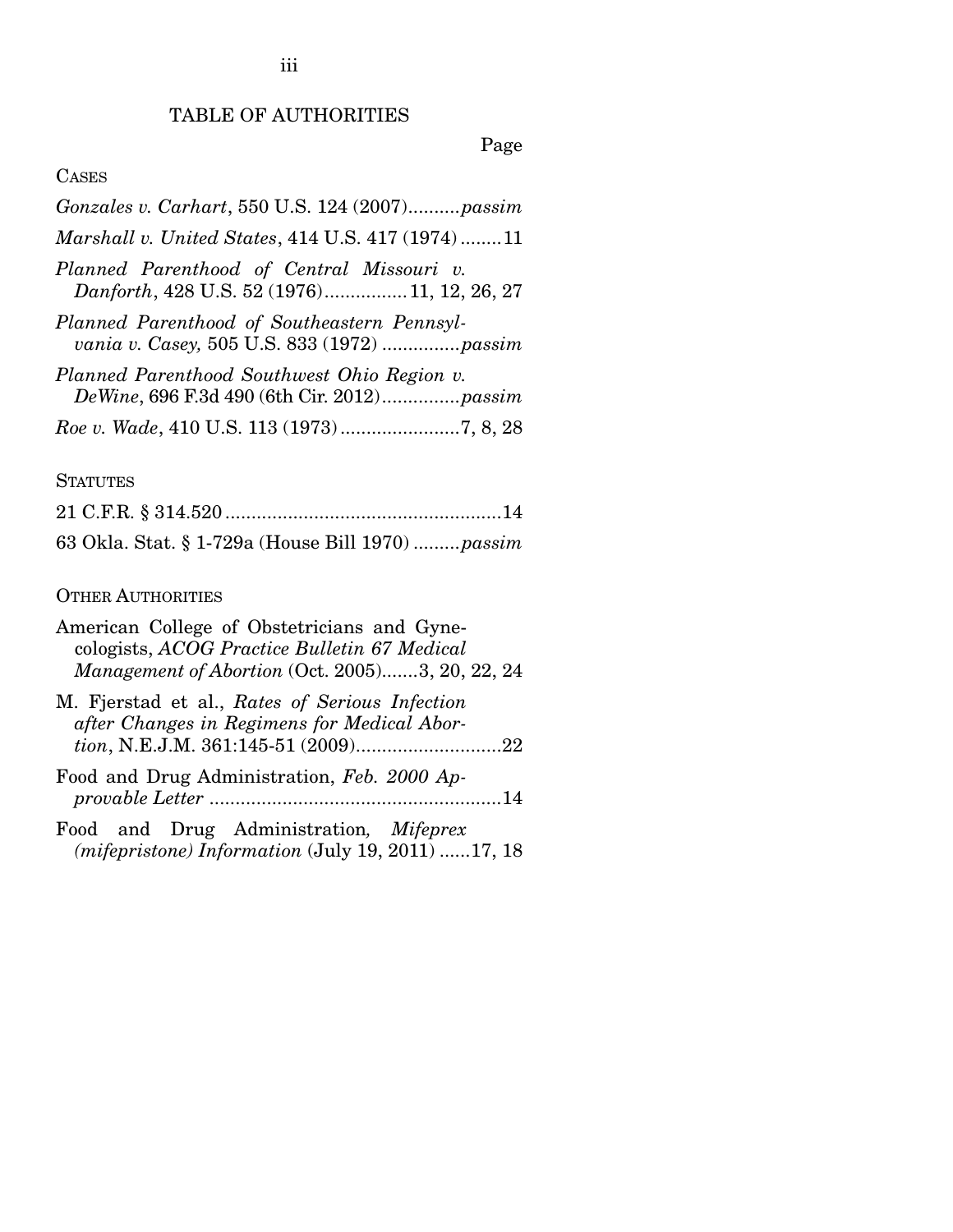iv

# TABLE OF AUTHORITIES – Continued

| ×<br>I |
|--------|
|--------|

| Food and Drug Administration, Mifeprex Ques-<br><i>tions and Answers</i> (Feb. 24, 2010)17                                                   |
|----------------------------------------------------------------------------------------------------------------------------------------------|
| Food and Drug Administration, Mifepristone<br>U.S. Postmarketing Adverse Events Sum-<br>mary Through 04/30/11 (July 2011) 4, 19, 21          |
| Food and Drug Administration, <i>Public Health</i><br>Advisory: Sepsis and Medical Abortion (Mar.                                            |
| Food and Drug Administration, Sept. 2000 Ap-                                                                                                 |
| Guttmacher Institute, Facts on Induced Abor-<br>tion in the United States (Aug. 2011) 3, 4, 27                                               |
| J.T. Jensen et al., Outcomes of suction curettage<br>and mifepristone abortion in the United<br>States: A prospective comparison study, CON- |
| R.P. Miech, Pathophysiology of Mifepristone-<br>Induced Septic Shock Due to Clostridium<br>Sordellii, ANNALS OF PHARMOCOTHERAPY 39           |
|                                                                                                                                              |
| M. Niinimaki et al., <i>Immediate complications</i><br>after medical compared with surgical termi-<br>nation of pregnancy, OBSTET. GYNECOL.  |
| Planned Parenthood, In-Clinic Abortion Proce-                                                                                                |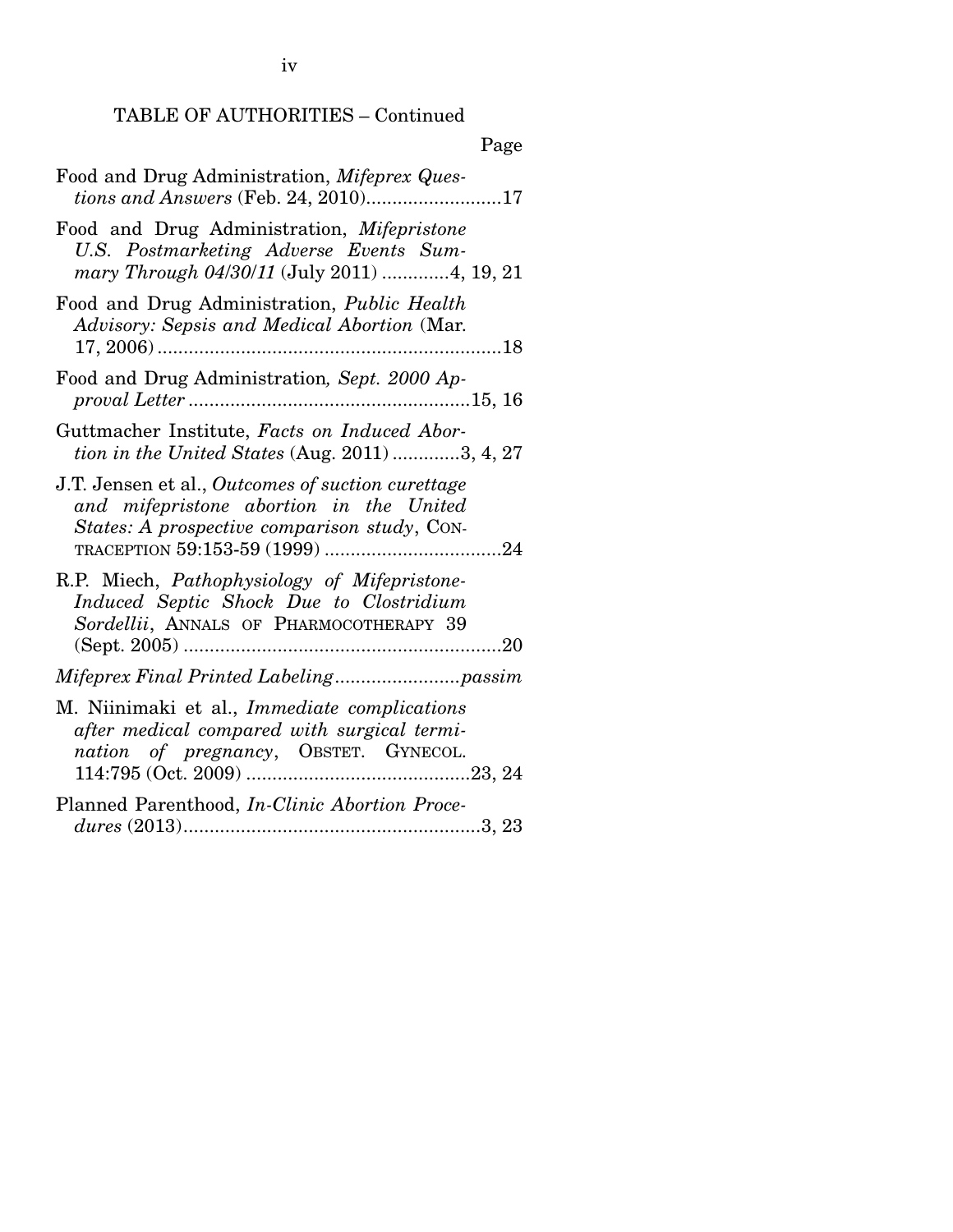TABLE OF AUTHORITIES – Continued

Page

- U.S. Government Accountability Office, *Food and Drug Administration: Approval and Oversight of the Drug Mifeprex* (Aug. 2008) ...... 14, 19, 21
- J.I. Webster & E.M. Sternberg, *Role of the hypothalamic-pituitary-adrenal axis, glucocorticoids and glucocorticoid receptors in toxic sequelae of exposure to bacterial and viral products*, J. ENDOCRINOLOGY 181:207-21 (2004) ....................................................................... 20
- B. Winikoff et al., *Two distinct oral routes of misoprostol in mifepristone medical abortion: A randomized controlled trial*, OBSTET. GYNECOL. 112:1303-10 (Dec. 2008) ......................... 25

v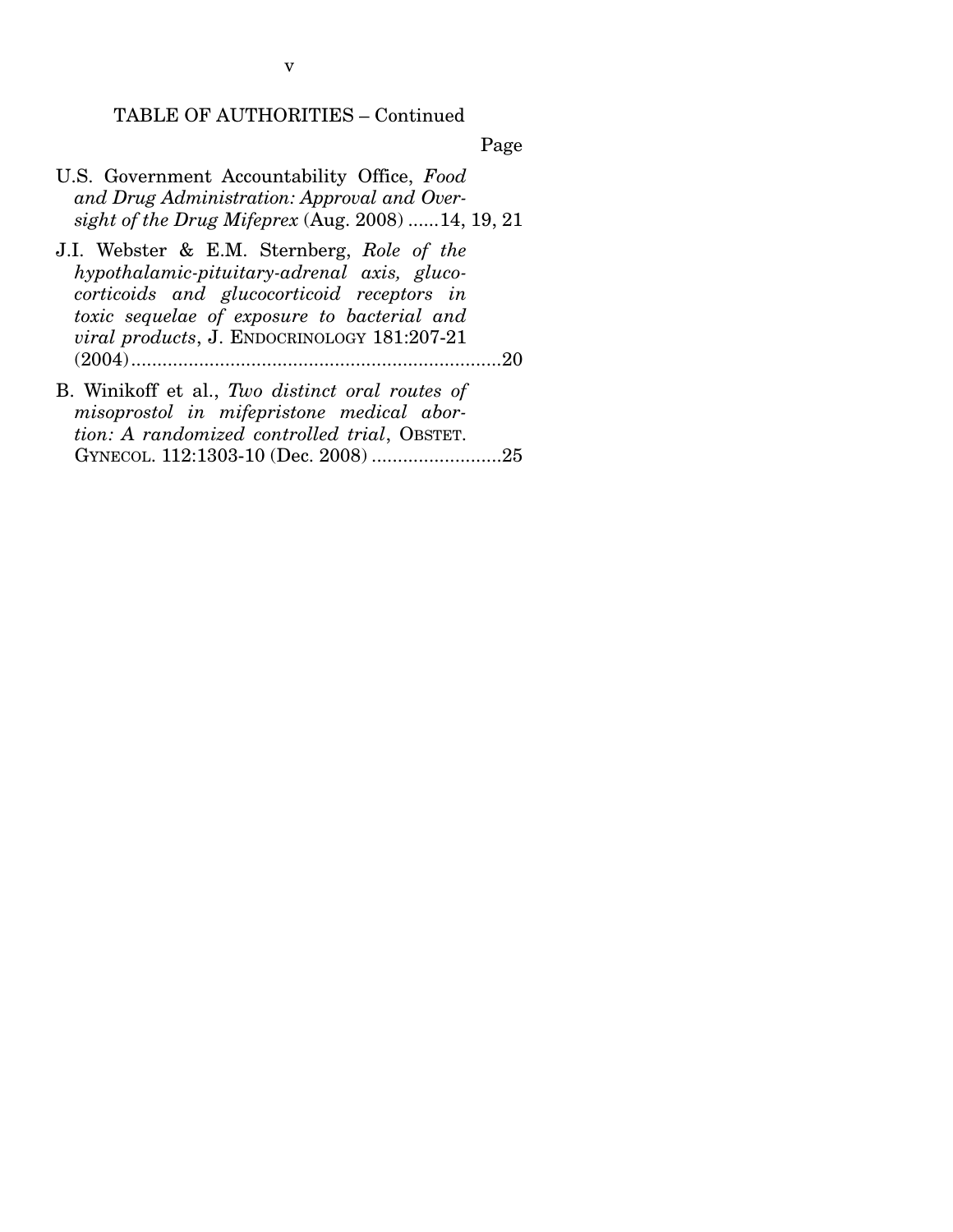## **STATEMENT OF INTEREST OF** *AMICI CURIAE*<sup>1</sup>

*Amici Curiae* are 27 Senators and 52 Representatives in the state of Oklahoma who support House Bill (HB) 1970, codified at 63 Okla. Stat. § 1-729a. *Amici* represent the majority of the Oklahoma Legislature, including a majority of each Chamber.

*Amici* include Senators Cliff Aldridge, Mark Allen, Don Barrington, Brian Bingman,<sup>2</sup> Josh Brecheen, Rick Brinkley, Corey Brooks, Bill Brown, Brian Crain, Nathan Dahm, Kim David, Eddie Fields, John Ford, Ann Griffin, Jim Halligan, Rob Johnson, Clark Jolley, Kyle Loveless, Bryce Marlatt, Mike Mazzei, Dan Newberry, Mike Schulz,<sup>3</sup> Wayne Shaw, Frank Simpson, Rob Standridge, Gary Stanislawski, and Greg Treat,<sup>4</sup> and Representatives Gary Banz, John Bennett, Scott Biggs, Lisa Billy, Gus Blackwell, David Brumbaugh, Dennis Casey, Mike Christian, Bobby Cleveland, Josh Cockroft, Donnie Condit, Lee

- <sup>2</sup> President Pro Tempore of the Senate.
- 3 Majority Floor Leader of the Senate.

4 Official sponsor of HB 1970 when it was considered in the Oklahoma Senate.

<sup>&</sup>lt;sup>1</sup> Pursuant to this Court's Rule  $37.2(a)$ , the parties have received at least 10 days notice of the intent to file this brief, and the parties have represented that they will submit to the Clerk blanket consents to the filing of all *amicus* briefs. Written consent is also filed along with this brief. Pursuant to this Court's Rule 37.6, *Amici* state that no counsel for any party authored this brief in whole or in part, and no such counsel or party made a monetary contribution intended to fund the preparation or submission of the brief.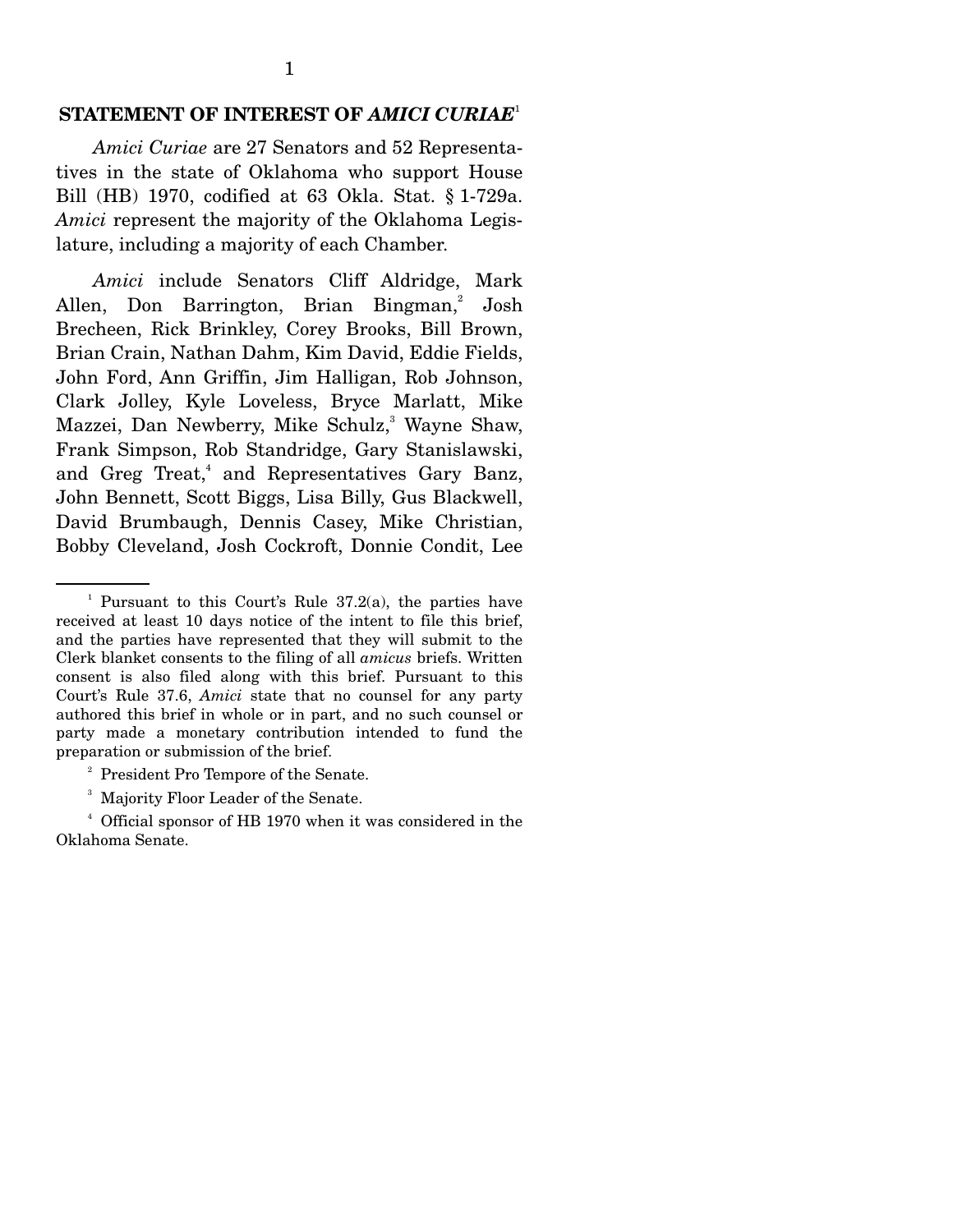Denney, David Derby, Jon Echols, John Enns, Dan Fisher, Randy Grau,<sup>5</sup> Elise Hall, Tommy Hardin, Arthur Hulbert, Mike Jackson,<sup>6</sup> Dennis Johnson, Charlie Joyner, Sally Kern, James Lockhart, Scott Martin, Mark McBride, Mark McCullough, Randy McDaniel, Skye McNiel, Lewis Moore, Glen Mulready, Jason Murphey, Jason Nelson, Tom Newell, Jadine Nollan, Charles Ortega, Leslie Osborn, Pat Ownbey, Marty Quinn, Dustin Roberts, Mike Sanders, T.W. Shannon,<sup>7</sup> Jason Smalley, Todd Thomsen, Mike Turner, Steve Vaughan, Ken Walker, Weldon Watson, Paul Wesselhoft, Justin Wood, and Harold Wright.

 As Legislators who sponsored, voted for, and/or support HB 1970, *Amici* have a special interest in the outcome of this case. First, *Amici* have an interest in ensuring that a constitutional law enacted by the Legislature is upheld and enforced.

 Second, *Amici* have an interest in protecting the health and welfare of women seeking abortion in the state. As affirmed by this Court, this is an important interest that vests in the State at the outset of pregnancy.

 Third, *Amici* seek to demonstrate that the Legislature should be afforded the "wide discretion" this Court has given legislatures when there is medical

- 6 Speaker Pro Tempore of the House of Representatives.
- <sup>7</sup> Speaker of the House of Representatives.

<sup>&</sup>lt;sup>5</sup> Official sponsor of HB 1970 when it was considered in the Oklahoma House of Representatives.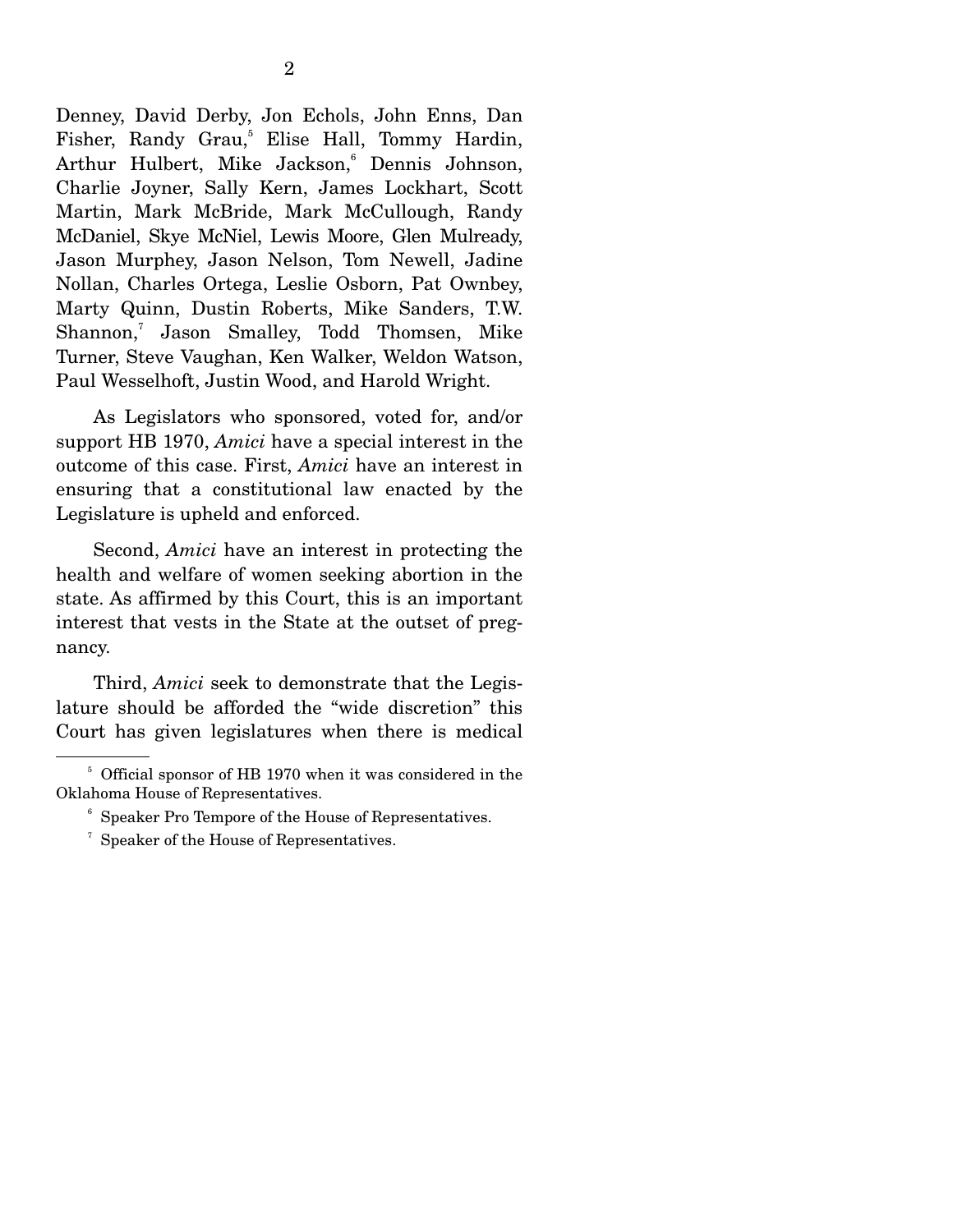uncertainty about the safety of a particular abortion method.

*Amici* urge this Court to grant the petition for certiorari and reverse the court below.

# **SUMMARY OF THE ARGUMENT**

--------------------------------- ---------------------------------

There are two general categories of abortion: surgical and chemical (or medical). Surgical abortion involves the use of instruments to empty the uterus. Examples include aspiration and dilation and evacuation (D&E). Abortion providers consider surgical abortion in the first trimester "extremely safe." *See*, *e.g*., *Planned Parenthood Southwest Ohio Region v. DeWine*, 696 F.3d 490, 494 (6th Cir. 2012); Planned Parenthood, *In-Clinic Abortion Procedures* (2013).<sup>8</sup> According to the Guttmacher Institute, the majority of first trimester abortions are surgical abortions. *See* Guttmacher Institute, *Facts on Induced Abortion in the United States* (Aug. 2011).<sup>9</sup>

 Chemical abortion, on the other hand, involves the use of abortion-inducing drugs. The recommended method of chemical abortion in the United States is the combined use of mifepristone and misoprostol. American College of Obstetricians and Gynecologists

<sup>8</sup> http://www.plannedparenthood.org/health-topics/abortion/ in-clinic-abortion-procedures-4359.asp.

<sup>9</sup> http://www.guttmacher.org/pubs/fb\_induced\_abortion.html.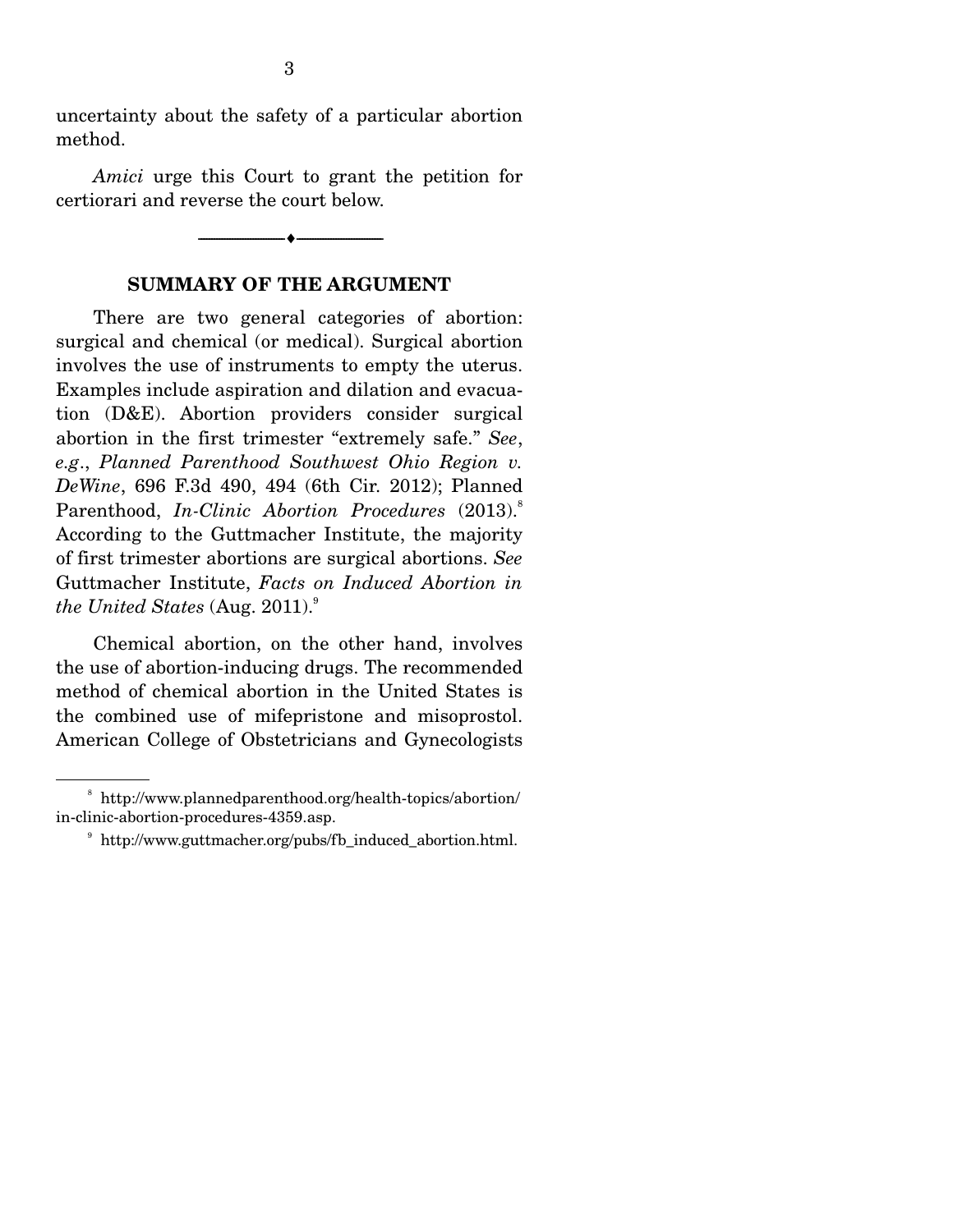(ACOG), *ACOG Practice Bulletin 67 Medical Management of Abortion* (Oct. 2005)*.* In the United States, mifepristone is marketed under the brand name "Mifeprex." *Mifeprex Final Printed Labeling* ("*Mifeprex FPL*").<sup>10</sup> Together, the administration of Mifeprex and the second drug, misoprostol – the only method of chemical abortion approved by the Food and Drug Administration (FDA) – is known as the Mifeprex regimen. The Guttmacher Institute reports that chemical abortion accounts for only one-fourth of abortions during the first nine weeks of pregnancy. Guttmacher Institute, *supra*.

 According to the FDA, there have been 2,207 reported adverse events related to use of the Mifeprex regimen, including 14 deaths. Eight deaths were the result of bacterial infection, and each death followed an unapproved use of the Mifeprex regimen. FDA, *Mifepristone U.S. Postmarketing Adverse Events Summary Through 04/30/11* (July 2011).<sup>11</sup> On the other hand, the FDA has not received a single report of a woman dying from bacterial infection following the use of the FDA-approved protocol.

 Concerned that women were dying following misuse of the Mifeprex regimen, many state legislatures around the country sought to protect maternal health

 $10$  http://www.accessdata.fda.gov/drugsatfda\_docs/label/2005/ 020687s013lbl.pdf.

<sup>&</sup>lt;sup>11</sup> http://www.fda.gov/downloads/Drugs/DrugSafety/Postmarket DrugSafetyInformationforPatientsandProviders/UCM263353.pdf.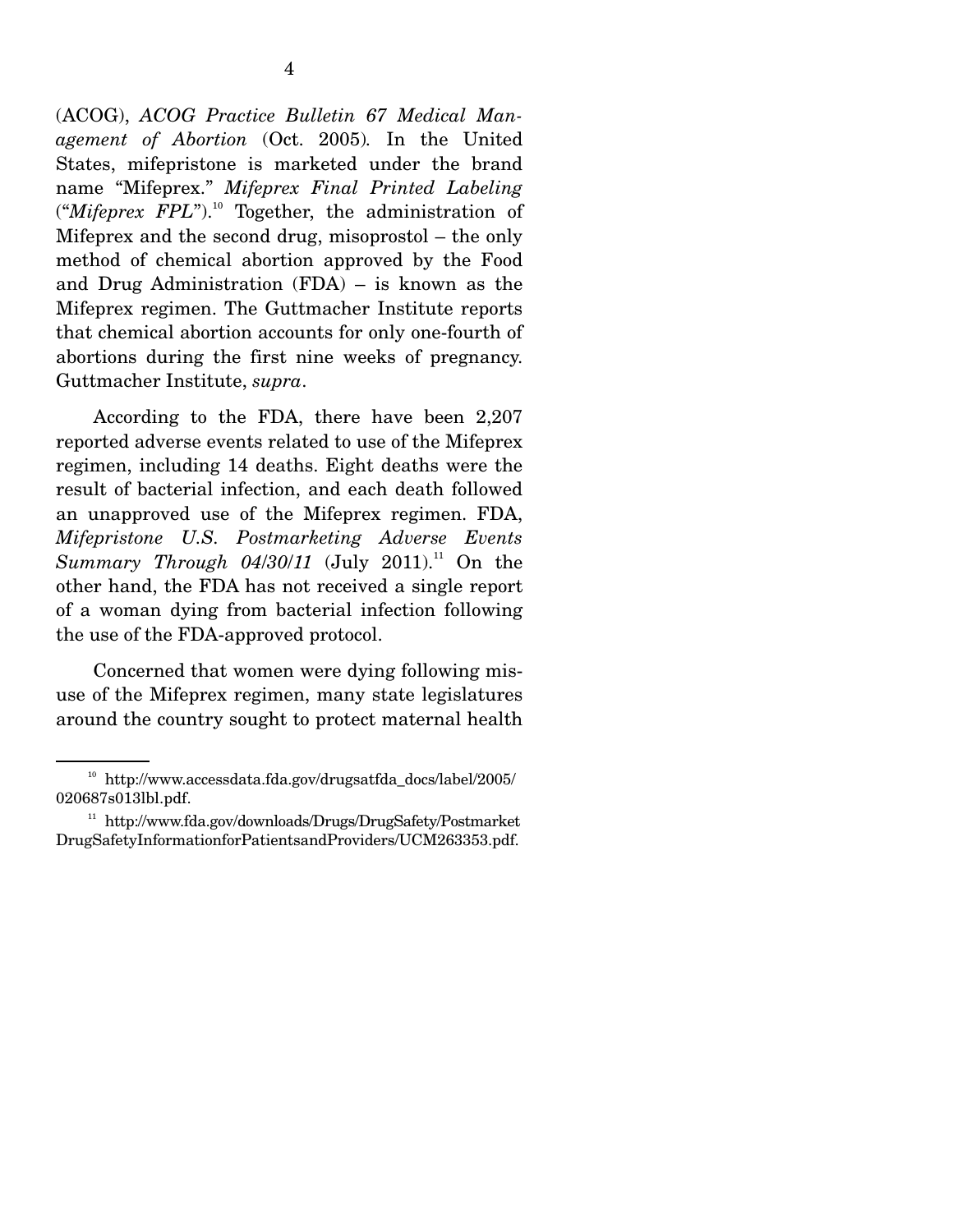by limiting the administration of the regimen to that protocol approved by the FDA. In 2004, Ohio became the first state to enact such a law, and the Sixth Circuit Court of Appeals has determined that it does not pose an "undue burden." *See DeWine*, 696 F.3d  $490$  (one issue remains before the trial court).<sup>12</sup>

 Then in 2011, the legislature in Oklahoma enacted House Bill (HB) 1970 – a law designed and enacted to protect women from the dangerous unapproved use of abortion-inducing drugs. Specifically, it requires that the Mifeprex regimen be administered in the way approved by the FDA. It does not ban the use of the Mifeprex regimen, nor does it ban any abortion before or after 49 days gestation. HB 1970 simply requires that the regimen be administered in the way deemed safest by the FDA. Other "safe" alternatives exist for women with pregnancies beyond 49 days gestation. The Act imposes no obstacle to obtaining an abortion.

 Despite the fact that eight women have died from bacterial infection after unapproved use of the Mifeprex regimen – with the FDA reporting no deaths from bacterial infection following administration of the FDA-approved protocol – the Respondents filed this facial attack in state court, seeking to continue the unapproved use of the Mifeprex regimen. The

<sup>&</sup>lt;sup>12</sup> Similar laws have been enacted in Arizona and North Dakota. The law in Arizona has not been challenged and is currently in effect; the law in North Dakota is in litigation.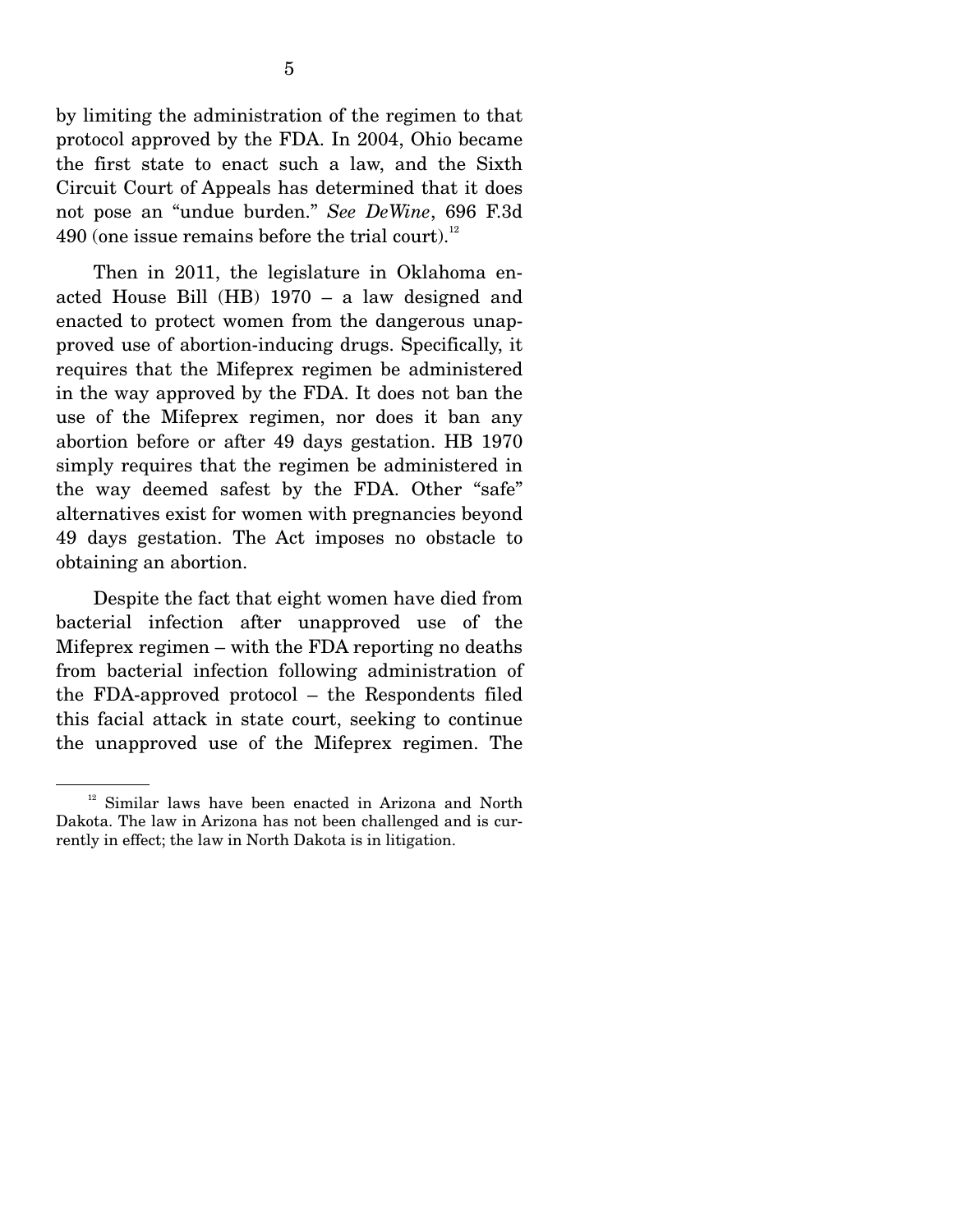Oklahoma Supreme Court issued an opinion stating, without discussion, that HB 1970 is facially unconstitutional under *Planned Parenthood of Southeastern Pennsylvania v. Casey,* 505 U.S. 833 (1972).

 Important here is the fact that HB 1970 aims to protect the health and welfare of women – a state interest that has been declared "important" and "legitimate" by the U.S. Supreme Court. It is an interest the state maintains from the "outset of pregnancy." *See* Part I, *infra*. In fact, the Court has determined that states have wide discretion to enact protective laws where parties disagree as to the medical safety of a particular abortion procedure or method, and such laws do not pose an "undue burden." *See* Part II, *infra*.

 However, the Oklahoma Supreme Court completely ignored this Court's decision in *Gonzales v. Carhart*, 550 U.S. 124 (2007) and misapplied *Casey,*  concluding that the law violates federal precedents. The court did so without even mentioning the abundant data – presented by both Petitioners and Respondents – demonstrating that the Legislature should have been afforded "wide discretion" in regulating a procedure with known risks and "safe" alternatives. This data included evidence that the FDA intended to restrict use of the Mifeprex regimen for safety reasons; that chemical abortion poses significant risks; that eight women have died from bacterial infection following misuse of the Mifeprex regimen, while no women have died from bacterial infection following use of the FDA-approved protocol;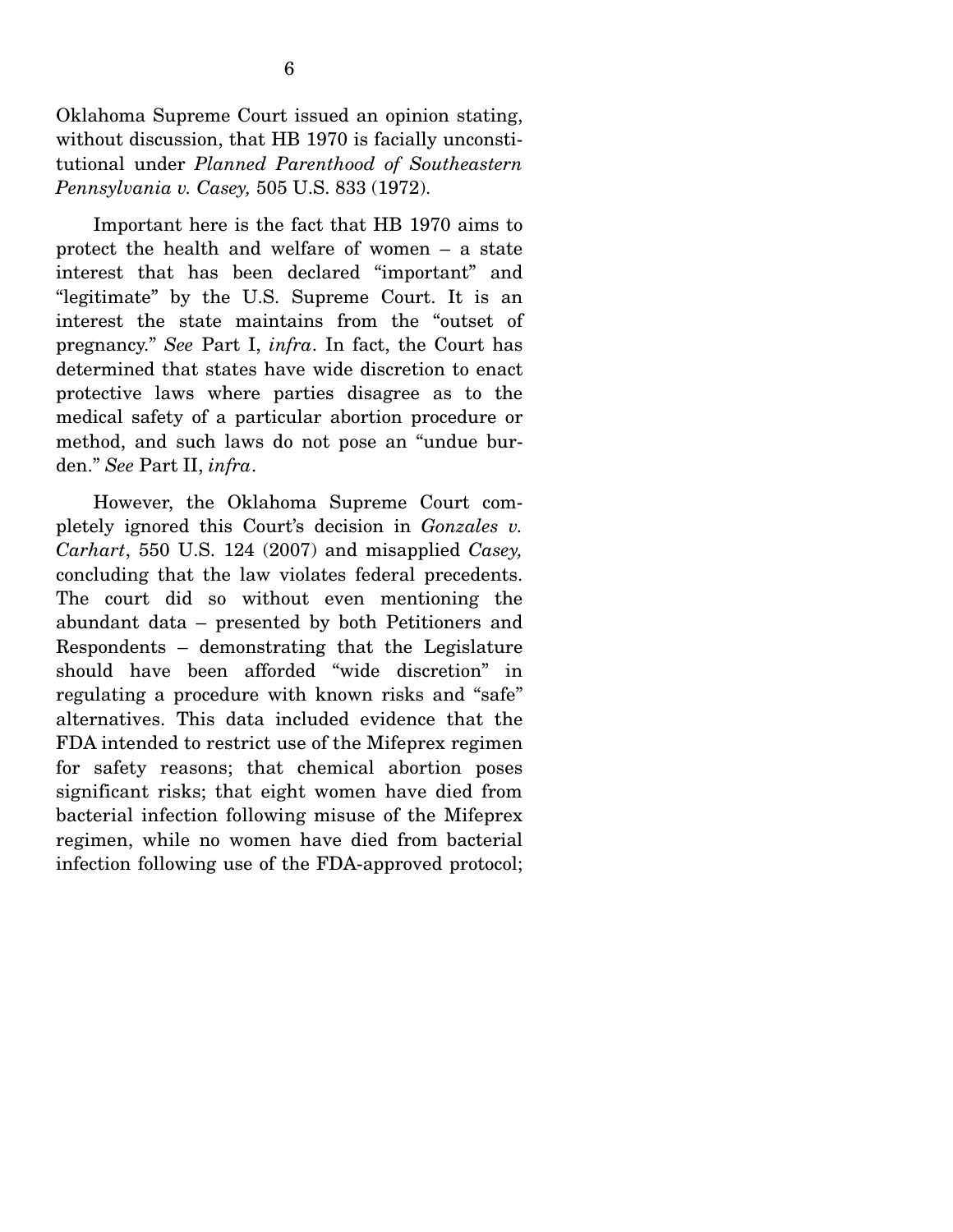and that standard, safer alternatives to chemical abortion are available to women. *See* Part III, *infra*.

 When this Court's precedents in *Casey* and *Gonzales* are properly examined, it becomes clear that a regulation aimed at protecting maternal health that does not prevent a woman from obtaining an abortion is not an "undue burden" and must survive a facial challenge. *See* Part IV, *infra*.

#### **ARGUMENT**

--------------------------------- ---------------------------------

## **I. States have a legitimate interest in the woman's health from the outset of pregnancy and rational medical regulations do not pose an "undue burden."**

In both *Gonzales v. Carhart* and *Planned Parenthood v. Casey*, this Court affirmed *Roe v. Wade*'s "essential" holding, which specifically included "the principle that the State has legitimate interests from the outset of pregnancy in protecting the health of the woman." *Gonzales*, 550 U.S. 124, 145 (2007); *Casey*, 505 U.S. at 846 (both citing *Roe v. Wade*, 410 U.S. 113 (1973)). *Roe* "was express in its recognition of the State's 'important and legitimate interests in preserving and protecting the health of the pregnant woman. . . . " *Casey*, 505 U.S. at 876-77. This principle must "coexist" with other principles outlined in *Roe*. *Gonzales*, 550 U.S. at 158.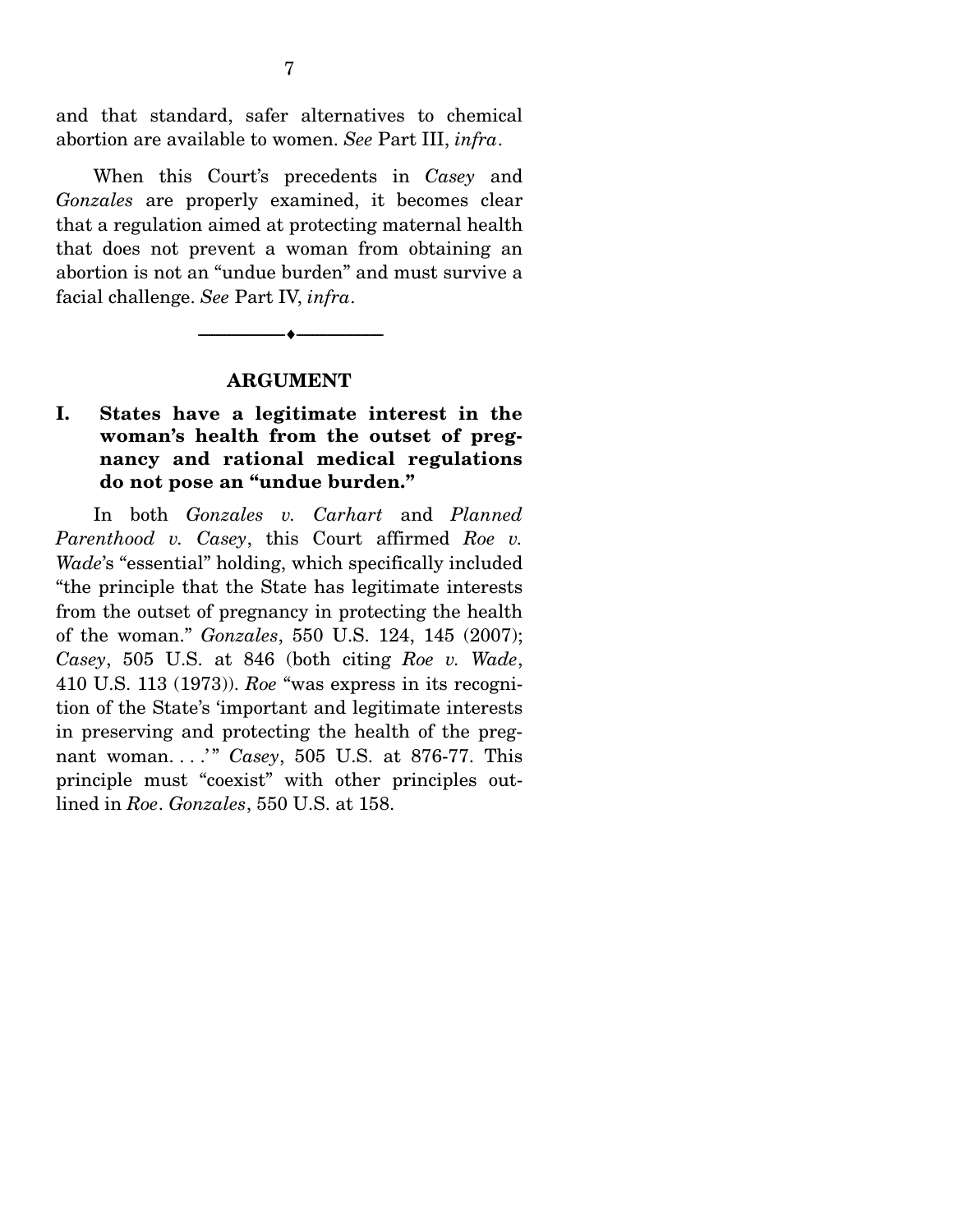Likewise, the Court concluded in *Casey* that some interpretations of *Roe* could not be "reconciled with the holding in *Roe* itself that the State has legitimate interests in the health of the woman," and such interpretations "contradicted the State's permissible exercise of its powers." *Casey*, 505 U.S. at 871, 872. The Court then "rejected . . . the interpretation of *Roe* that considered all previability regulations of abortion unwarranted." *Gonzales*, 505 U.S. at 146. Such interpretations "led to the striking down of some abortion regulations which in no real sense deprived women of the ultimate decision." *Casey*, 505 U.S. at 875. Those interpretations went too far. *Id*.

 Thus, instead of supporting such "zero tolerance policies" as had been applied to some abortion regulations in the past, the Court utilized an "undue burden" standard, examining whether a state regulation had the purpose or effect of placing a substantial obstacle in the path of a woman seeking an abortion of a nonviable fetus. *See Gonzales*, 550 U.S. at 166; *Casey*, 505 U.S. at 877, 878. What is at stake is the "woman's right to make the ultimate decision" – not a right to be insulated from all others in doing so. *Casey,* 505 U.S. at 877. Likewise, it is not a right to be insulated from restrictions enacted to protect her health and safety. There is no constitutional right to abortion on demand. *Id*. at 887. There is no right to an unsafe abortion.

 Both *Casey* and *Gonzales* demonstrate that a reasonable medical regulation enacted to protect the woman's health is not an undue burden. In fact, "[a]s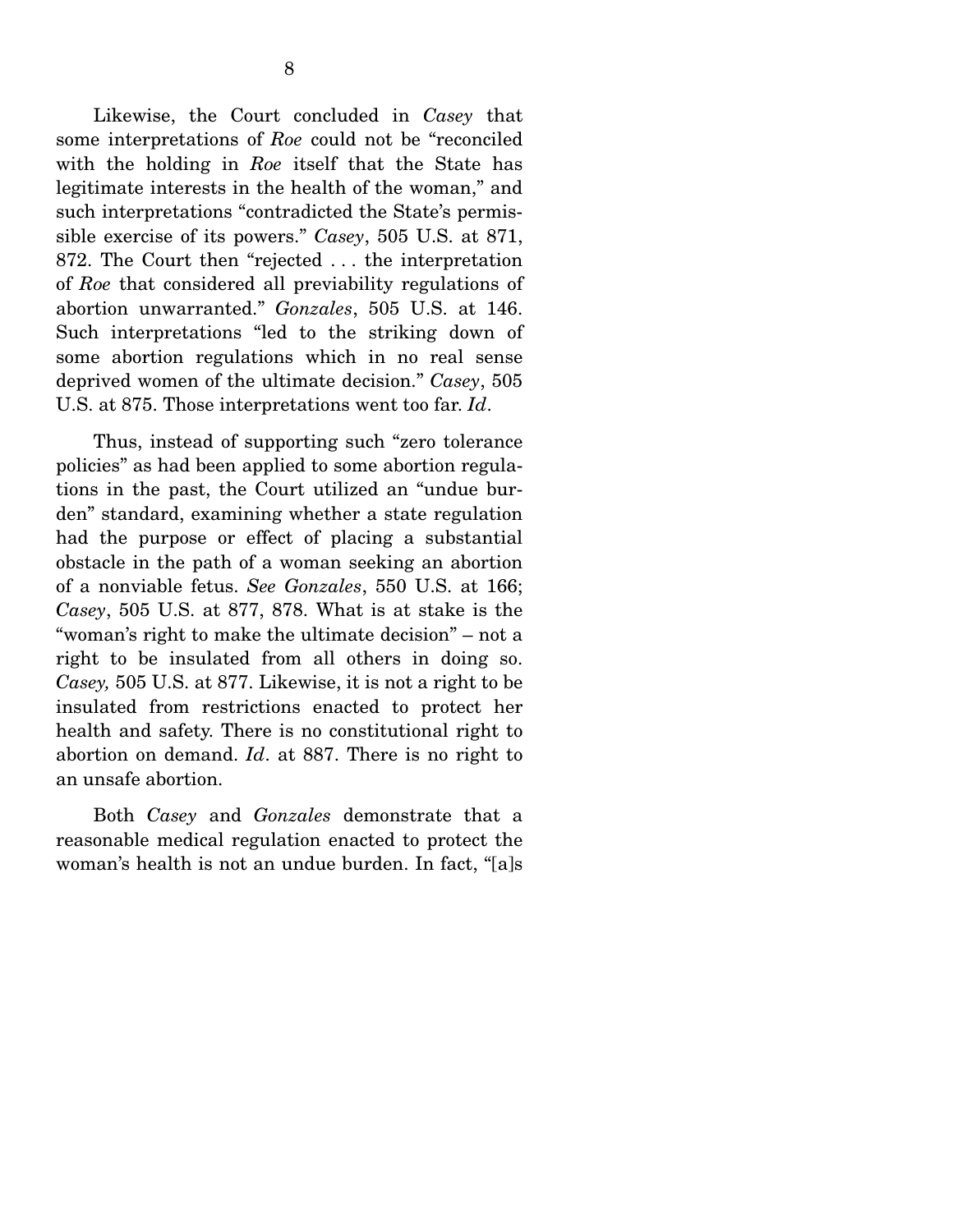with any medical procedure, the State may enact regulations to further the health or safety of a woman seeking an abortion." *Id*. at 878. Only those restrictions that are *unnecessary* and have the purpose or effect of presenting a *substantial obstacle* impose an undue burden. *Id*. But as demonstrated in *Gonzales*, states are given "wide discretion" when there is uncertainty about a particular procedure, and as such a regulation of that procedure cannot be deemed "unnecessary." Further, the presence of safe alternatives means that a regulation of one particular abortion method cannot impose a "substantial obstacle." *See* Part II, *infra*.

 Recently, the Sixth Circuit Court of Appeals concluded that Ohio's law requiring physicians to abide by the FDA-approved protocol when administering the Mifeprex regimen does not pose an "undue burden." *DeWine*, 696 F.3d 490. In fact, the Sixth Circuit concluded that there was *no evidence* that the Ohio law would impose an undue burden. *Id*. at 514. Instead, the evidence showed that women who were affected by the limitations in the law went on to obtain surgical abortions. *Id*. at 516. Relying on *Casey*, the Sixth Circuit noted that "the Supreme Court has not articulated any rule that would suggest that the right to choose abortion encompasses the right to choose a particular abortion method." *Id*. at 514-15.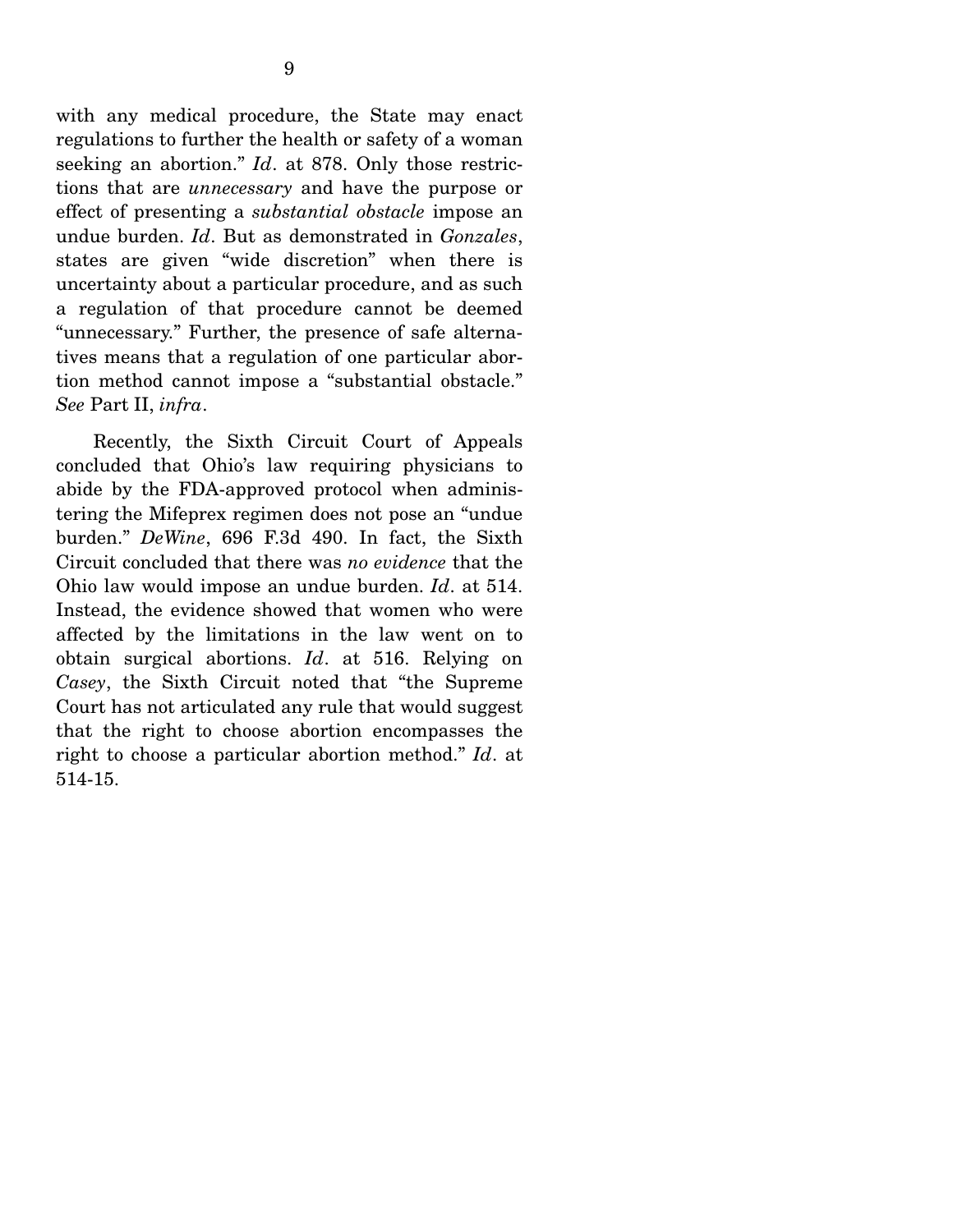## **II. States have "wide discretion" to regulate abortion when there is "medical and scientific uncertainty," and such regulations do not pose an "undue burden."**

In *Gonzales v. Carhart*, this Court explicitly held that state and federal legislatures are given "wide discretion to pass legislation in areas where there is medical and scientific uncertainty." *Gonzales*, 550 U.S. at 163.

 The context in which the Court enunciated this standard is significant here. The Court was considering the constitutionality of not just a *regulation* of a pre-viability abortion procedure, but a *complete ban* of a particular pre-viability procedure. *See Gonzales*, 550 U.S. at 147, 156.

 After recognizing that the government "has an interest in protecting the integrity and ethics of the medical profession" and declaring that the state has a "significant role to play in regulating the medical profession," the Court stated, "[w]here it has a rational basis to act, and it does not impose an undue burden, the State may use its regulatory power to *bar* certain procedures and substitute others, all in furtherance of its legitimate interests in regulating the medical profession. . . ." *Id*. at 157, 158 (emphasis added).

 Noting that there were documented medical disagreements over whether the partial-birth abortion ban would impose significant health risks to women, the Court determined that the relevant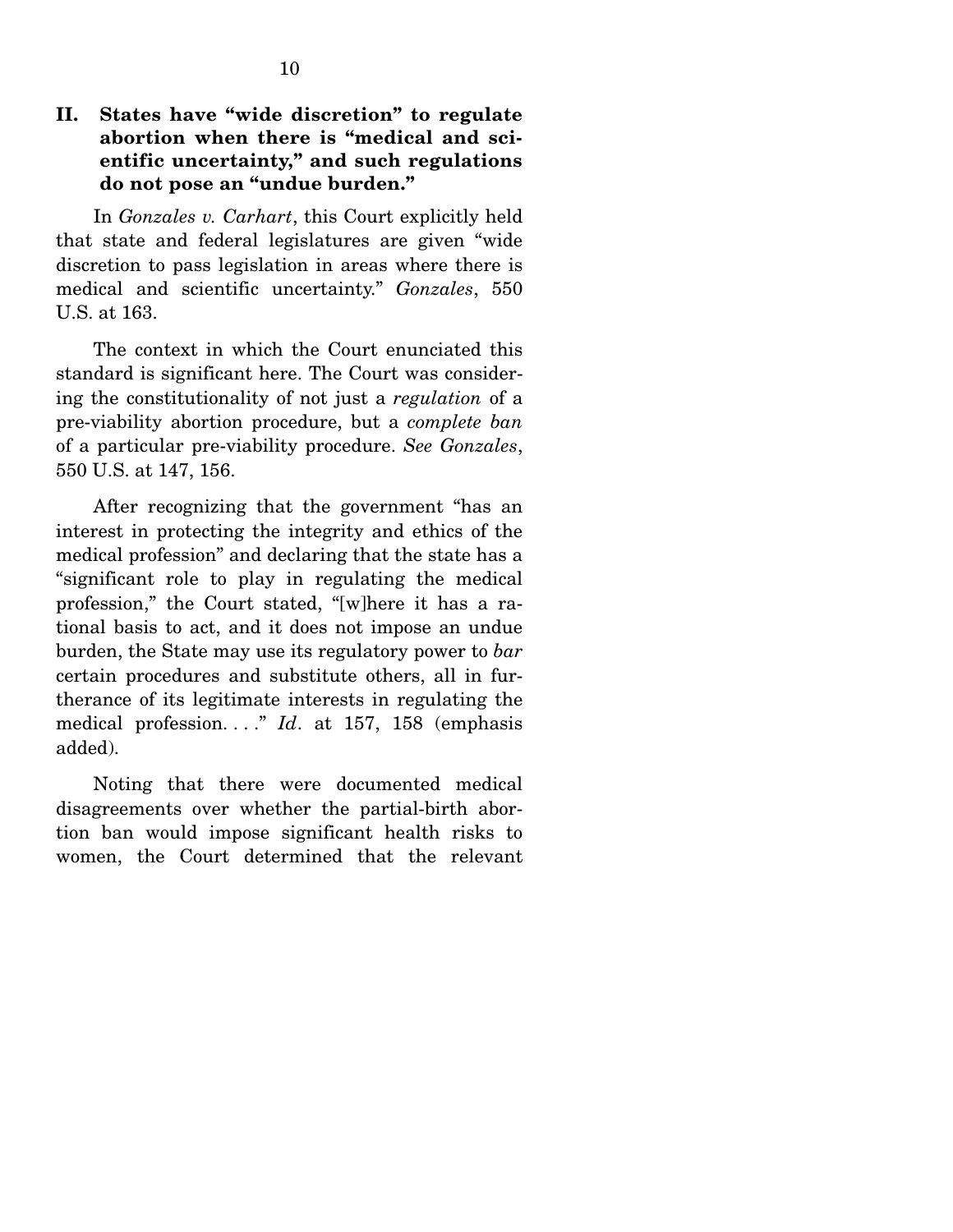question was whether the ban could stand when such medical uncertainty persists. *Id*. at 162, 163. This Court then concluded that precedents *instruct* that such laws survive facial attacks. *Id*. at 163. Citing numerous cases, the Court held that state legislatures are given wide discretion in areas where there is medical and scientific uncertainty. *Id*. at 163 (citing *Marshall v. United States*, 414 U.S. 417, 427 (1974) ("When Congress undertakes to act in areas fraught with medical and scientific uncertainties, legislative options must be especially broad")) (other citations omitted).

 Importantly, the Court concluded that "[p]hysicians are not entitled to ignore regulations that direct them to use reasonable alternative procedures. The law need not give abortion doctors unfettered choice in the course of their medical practice. . . ." *Id*. at 163. In *Gonzales*, the medical uncertainty over whether the ban's prohibition created a significant health risk provided sufficient basis to conclude (in that facial attack) that the ban did not impose an undue burden. *Id*. at 164.

 The Court also stated that its conclusion was supported by other considerations. First and foremost, alternatives to partial-birth abortion were available. *Id*. One alternative procedure had "extremely low rates of medical complications" and was "generally the safest method of abortion." *Id*. The Court contrasted the situation in *Gonzales* with the situation in *Planned Parenthood of Central Missouri v. Danforth*, in which the Court invalidated a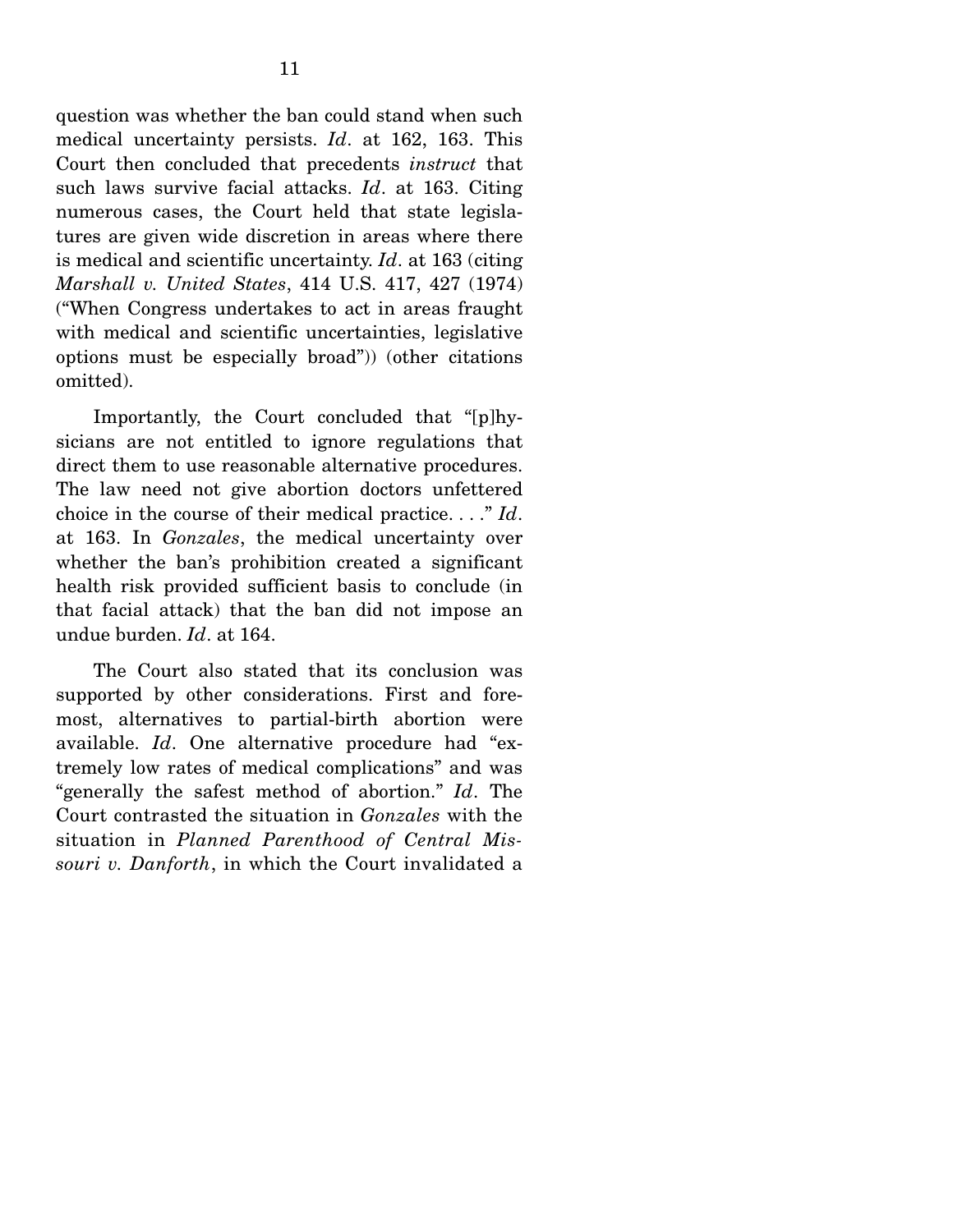prohibition on saline amniocentesis – then the dominant method of second-trimester abortion. *Id*. at 164- 65 (citing *Danforth*, 428 U.S. 52 (1976)). Unlike the prohibition in *Danforth*, the prohibition in *Gonzales* allowed "a commonly used and generally accepted method, so it [did] not construct a substantial obstacle to the abortion right." *Id.* at 165.

 Further, the Court concluded that a "zero tolerance policy" – which would strike down legitimate abortion regulations if some part of the medical community is disinclined to follow the regulation – is too exacting a standard to impose on legislative power. *Id*. at 166. Instead, considerations of marginal safety, including the balance of risks, are within the legislative competence when a regulation is rational and in pursuit of legitimate ends. *Id*. The Court stated, "[w]hen standard medical options are available, mere convenience does not suffice to displace them; and if some procedures have different risks than others, it does not follow that the State is altogether barred from imposing reasonable regulations." *Id*.

 Simply put, when there is uncertainty over the safety of a regulated procedure and there is availability of other procedures that are considered to be safe alternatives, a law cannot be invalid on its face. *Id*. at 164-65. In fact, this Court held that such facial attacks should not be entertained in the first place. *Id*. at 167.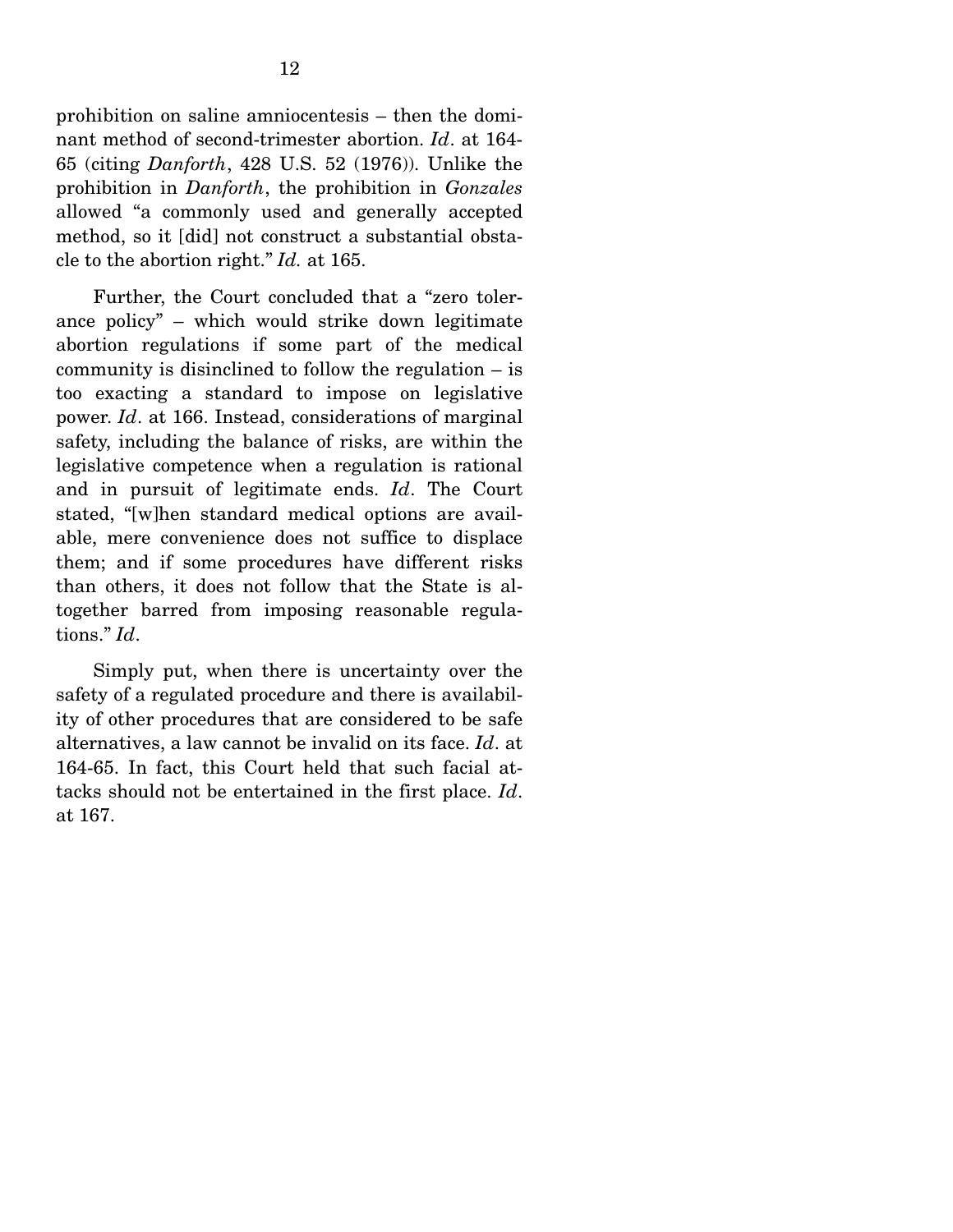## **III. Data presented by both parties supports HB 1970 and the "wide discretion" of the Oklahoma legislature.**

The Oklahoma Legislature relied on data demonstrating that the Mifeprex regimen carries significant risks, especially when misused. This evidence is detailed in the record – in testimony and documents provided by both the Petitioners and the Respondents – but was ignored completely by the courts below.<sup>13</sup> Specifically, the evidence demonstrated the following, which supported the legislature's "wide discretion" in enacting HB 1970: 1) the FDA intended to restrict use of the Mifeprex regimen for safety reasons; 2) chemical abortion poses significant risks; 3) eight women have died from bacterial infection following misuse of the Mifeprex regimen, while no women have died from bacterial infection following use of the FDAapproved protocol; and 4) standard, safer alternatives to chemical abortion are available.

## **A. The FDA intended to restrict use of the Mifeprex regimen for safety reasons.**

The FDA's intent to restrict the use of the Mifeprex regimen was reflected throughout the approval process, with the authorization of the regimen explicitly

 $13$  The trial court decided the case on summary judgment. The evidence before that court consisted of affidavits and exhibits submitted by the parties. All sources referenced in Part III were submitted by one or both parties and were contained in the record.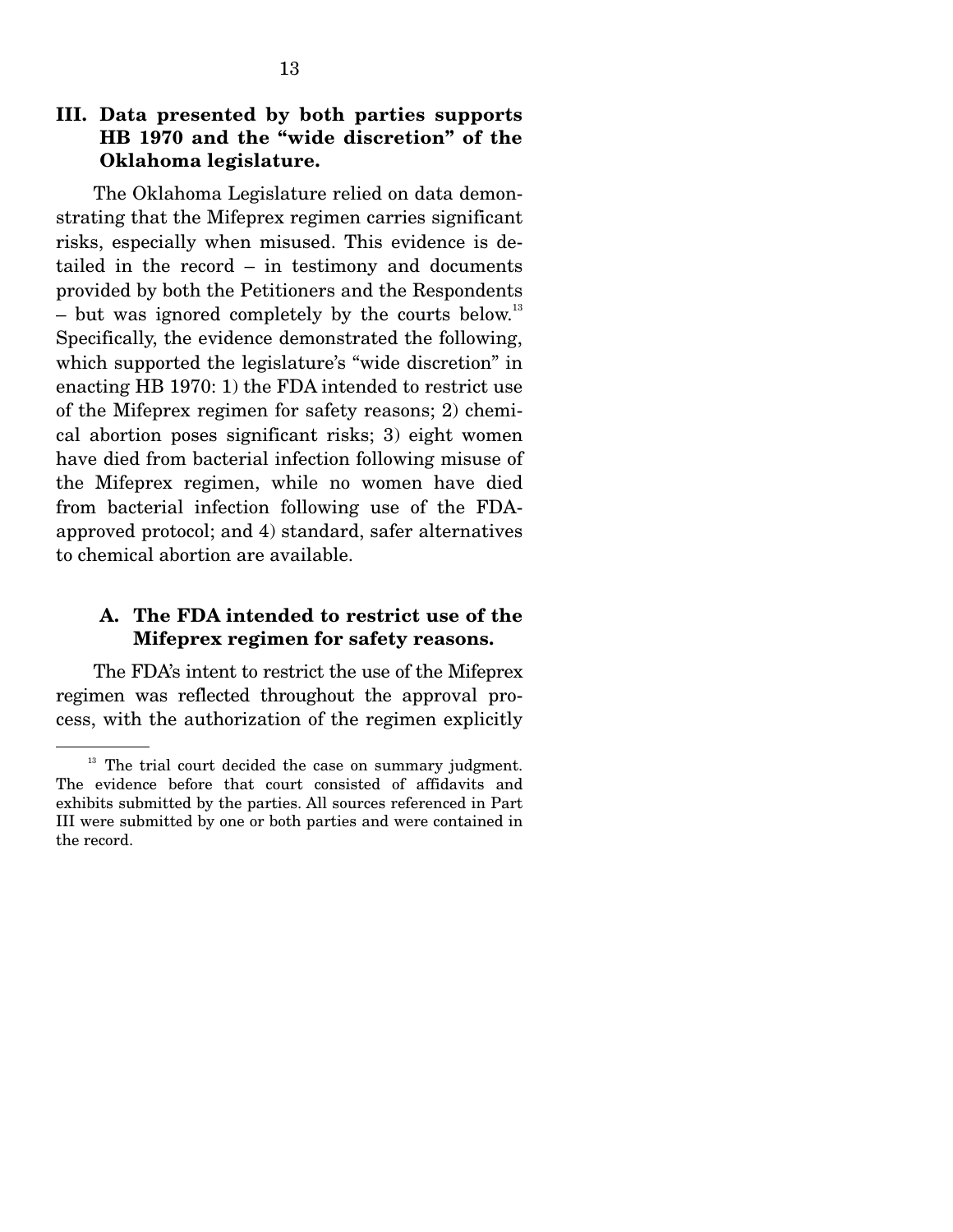conditioned upon the FDA's ability to restrict the use of the drugs. This intent continues to be specified in the Mifeprex final printed labeling (FPL), in the Patient Agreement required by the FDA, and in continued communications and safety warnings issued by the FDA.

 As documented in the record, the FDA approved the Mifeprex regimen under the auspices of "Subpart H," a special provision in the Code of Federal Regulations for drugs that "can be safely used *only if* distribution or use is *restricted*." 21 C.F.R. § 314.520 (emphasis added). Under Subpart H, the FDA can "require such postmarketing restrictions as are needed to assure safe use" of the drug approved. *Id*.

 Prior to approving the Mifeprex regimen, the FDA informed the drug sponsor that restrictions "on the distribution and use of mifepristone are needed to assure safe use" of the Mifeprex regimen. FDA, *Feb. 2000 Approvable Letter*, page 5. At that time, the FDA also instructed the sponsor to use the FDArecommended language for the product's FPL. *Id*. at 4-5. The FDA concluded that available data did not support the safety of home use of misoprostol, and – as documented in evidence presented by the Respondents – the FDA *rejected* information in the FPL on self-administering misoprostol at home. U.S. Government Accountability Office, *Food and Drug Administration: Approval and Oversight of the Drug*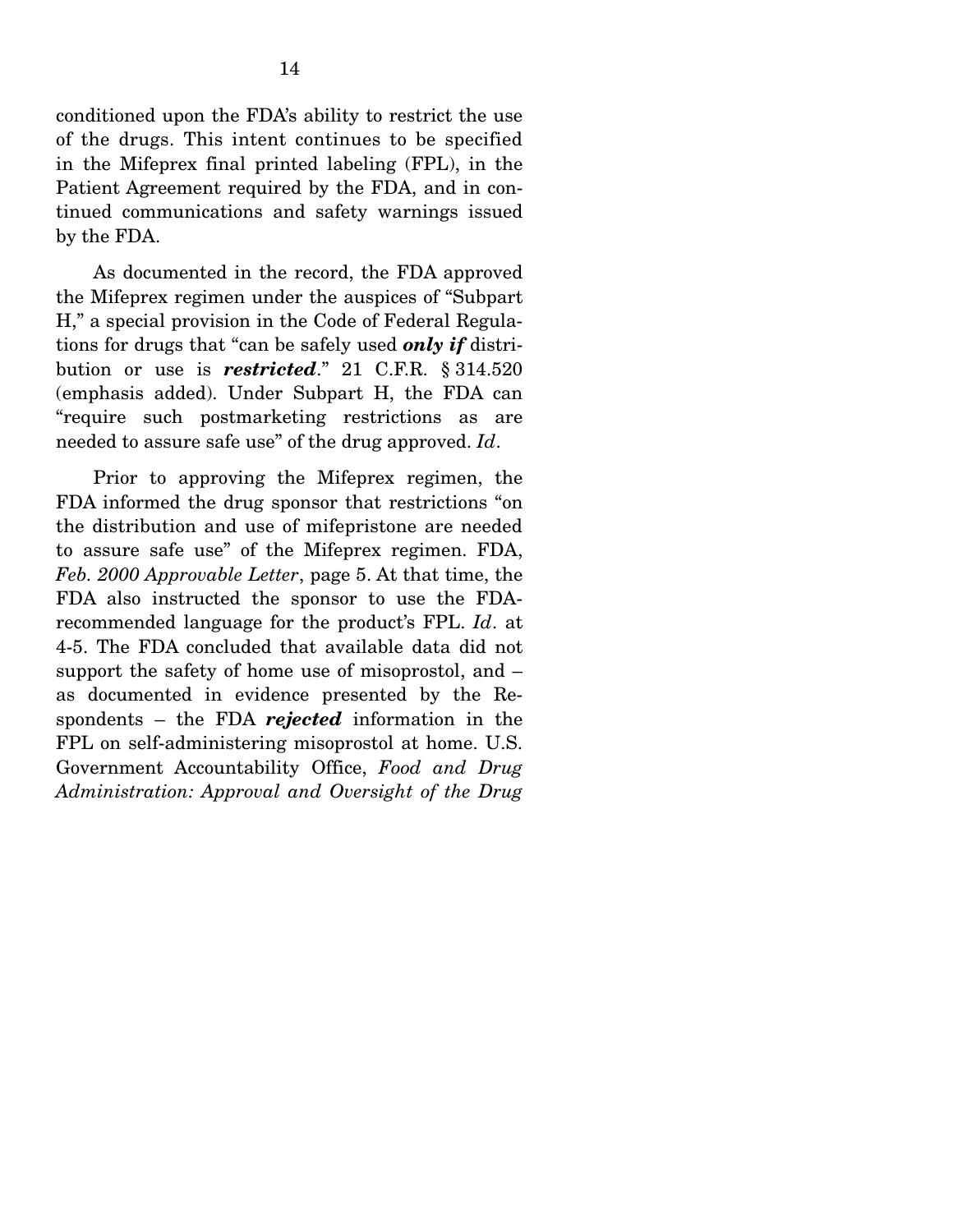*Mifeprex* (Aug. 2008), at 23 ("*GAO Report*").<sup>14</sup> In its approval letter, the FDA reiterated that the regimen was approved under Subpart H and outlined restrictions on use – including a required "Patient Agreement." FDA*, Sept. 2000 Approval Letter*.

 The FPL for the Mifeprex regimen outlines the FDA-approved dosage and administration of both Mifeprex and misoprostol. *Mifeprex FPL*, *supra*. The FPL states explicitly that a woman should not take Mifeprex if "it has been more than 49 days (7 weeks) since" her last menstrual period began. *Id*. at 5, 9, 17.

 In addition to restricting the time frame in which the Mifeprex regimen is to be used, the FDAapproved FPL provides explicit dosage and administration instructions for both mifepristone (Mifeprex) and misoprostol:

Treatment with *Mifeprex and misoprostol* for the termination of pregnancy *requires* three office visits by the patient. Mifeprex should be prescribed only by physicians who have read and understood the prescribing information. Mifeprex may be administered only in a clinic, medical office, or hospital, by or under the supervision of a physician, able to assess the gestational age of an embryo and to diagnose ectopic pregnancies. . . .

 $14$  http://www.gao.gov/new.items/d08751.pdf.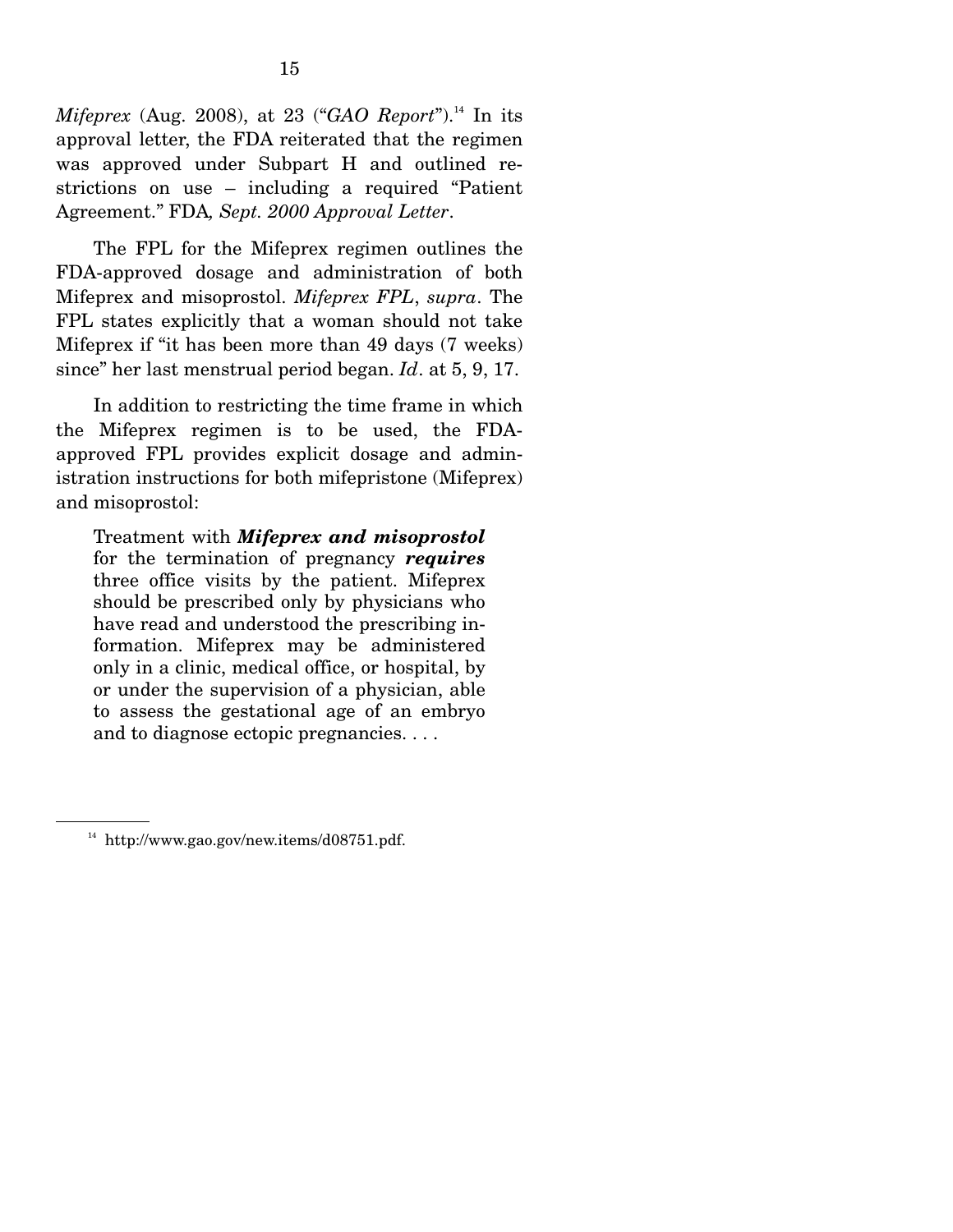#### **Day One: Mifeprex Administration**

Patients must read the MEDICATION GUIDE and read and *sign the PATIENT AGREEMENT* before Mifeprex is administered.

Three 200 mg tablets (600 mg) of Mifeprex are taken in a single dose.

**Day Three: Misoprostol Administration**  The patient *returns to the health care provider* two days after ingesting Mifeprex. Unless abortion has occurred and has been confirmed by clinical examination or ultrasonographic scan, the patient takes two 200 µg tables (400 µg) of *misoprostol orally*. . . .

#### **Day Fourteen: Post-Treatment Examination**

Patients *will return for a follow-up visit approximately 14 days after* the administration of Mifeprex. The visit is very important to confirm by clinical examination or ultrasonographic scan that a complete termination of pregnancy has occurred.

*Id*. at 13-14 (emphasis added).

 The "Patient Agreement" – referenced in the FPL and the September 2000 Approval letter – provides further evidence that the FDA intended to limit use of the Mifeprex regimen to the FDA-approved protocol found in the FPL. Before administration of the Mifeprex regimen, the patient, along with the physician, must attest to a number of statements, including the following: 1) I believe I am no more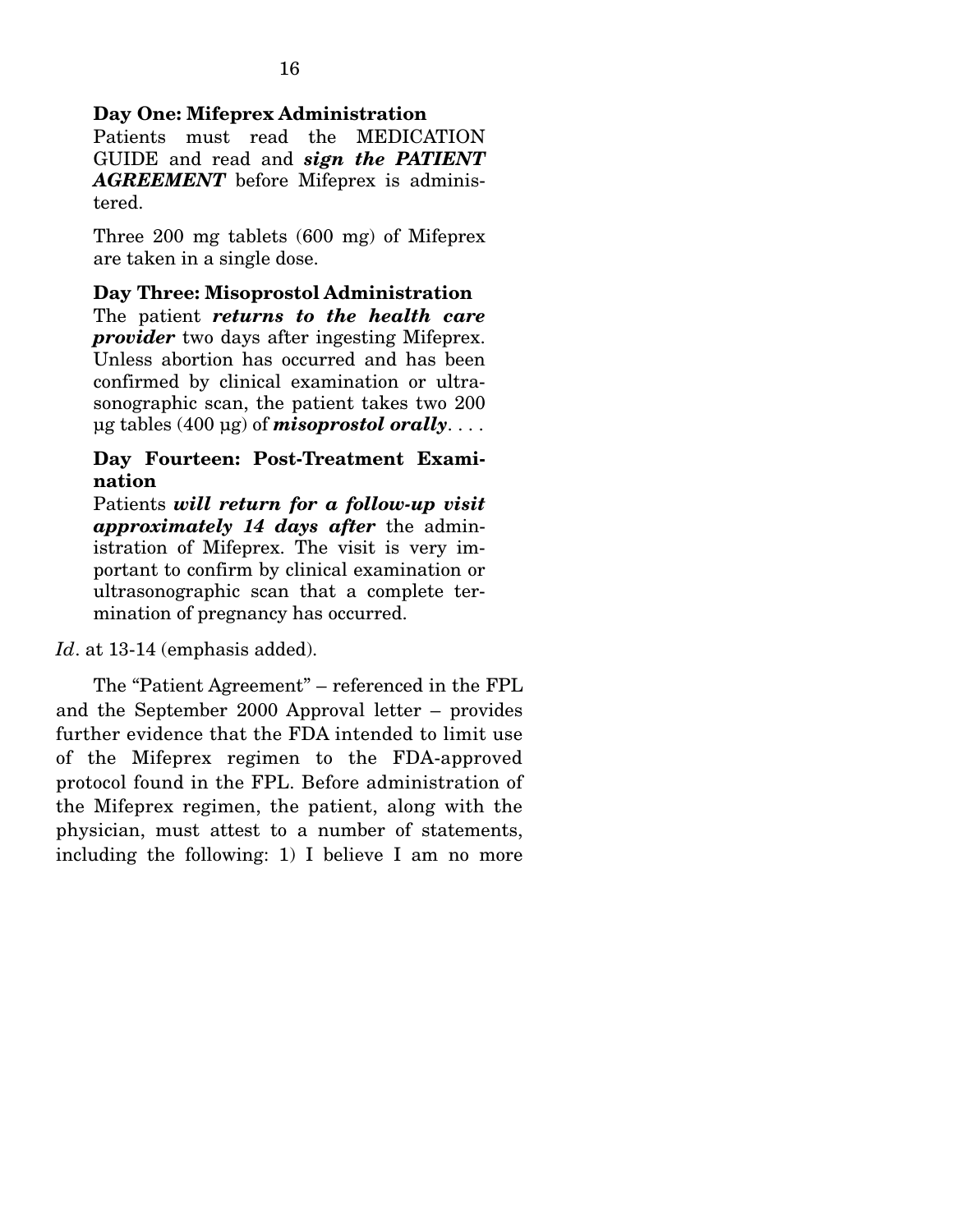than 49 days (7 weeks) pregnant; 2) I understand that I will take misoprostol in my provider's office two days after I take Mifeprex (Day 3); and 3) I will do the following . . . return to my provider's office in 2 days (Day 3) to check if my pregnancy has ended. My provider will give me misoprostol if I am still pregnant. "*Patient Agreement" in Mifeprex FPL*, *supra*, at 19.

 That means that if abortion providers are administering the Mifeprex regimen in an unapproved manner (*i.e*., after 49 days and/or with the second dose in the regimen administered away from the office, as the Respondents admit), such providers are signing false documents and are having their patients sign false documents. It can hardly be claimed that the FDA mandated a signed "Patient Agreement" that it does not intend for the provider or patient to follow.

 To the contrary, all FDA communications on the non-FDA-approved uses of the Mifeprex regimen refer to such uses as "unapproved" or "off-label" – it never refers to deviations as "evidence-based." The regimen outlined in the Mifeprex FPL is repeated throughout FDA communications as the only "approved" use. *See*, *e.g*., FDA*, Mifeprex (mifepristone) Information* (July 19, 2011);<sup>15</sup> FDA, *Mifeprex Questions* 

<sup>15</sup> http://www.fda.gov/drugs/drugsafety/postmarketdrugsafety informationforpatientsandproviders/ucm111323.htm.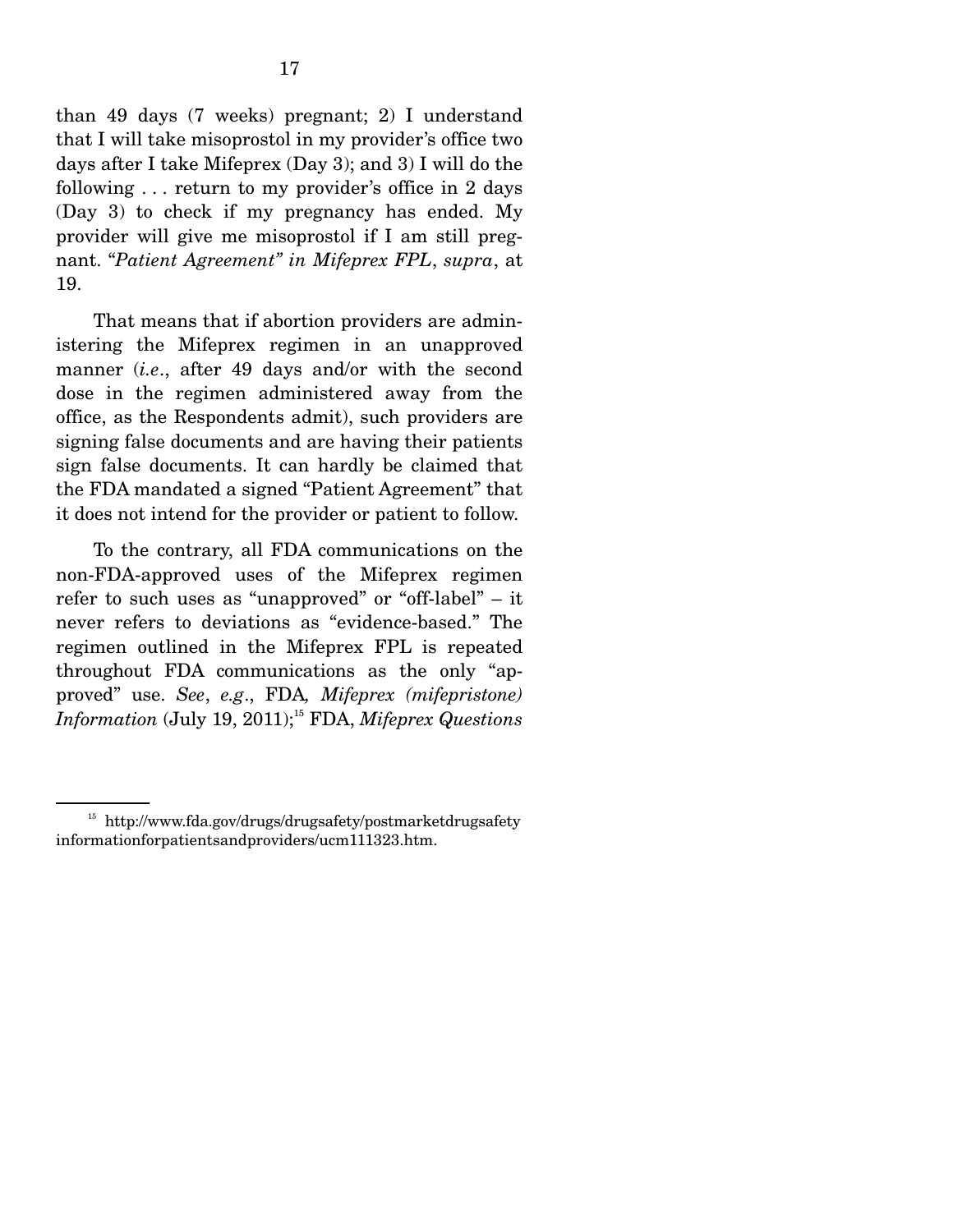and Answers (Feb. 24, 2010);<sup>16</sup> FDA, *Public Health Advisory: Sepsis and Medical Abortion* (Mar. 17,  $2006$ ).<sup>17</sup>

 Rather than recommend the unapproved use of the Mifeprex regimen, the FDA has stated that "[t]he safety and effectiveness of other Mifeprex dosing regimens, including the use of oral misoprostol tablets intravaginally, has not been established by the FDA." FDA, *Mifeprex (mifepristone) Information*, *supra*; FDA, *Public Health Advisory: Sepsis and Medical Abortion*, *supra*. And after four women died from bacterial infection following use of the Mifeprex regimen, the FDA issued a safety warning, noting that the deaths "involved the off-label dosing regimen" utilizing vaginal administration of misoprostol. FDA, *Public Health Advisory: Sepsis and Medical Abortion*, *supra*.

 In sum, the FDA's actions both before and after approval of the Mifeprex regimen demonstrate the agency's intent to restrict administration of this potentially dangerous regimen.

<sup>16</sup> http://www.fda.gov/Drugs/DrugSafety/PostmarketDrugSafety InformationforPatientsandProviders/ucm111328.htm.

<sup>&</sup>lt;sup>17</sup> http://www.fda.gov/Drugs/DrugSafety/PostmarketDrugSafety InformationforPatientsandProviders/DrugSafetyInformationfor HeathcareProfessionals/PublicHealthAdvisories/ucm051298.htm.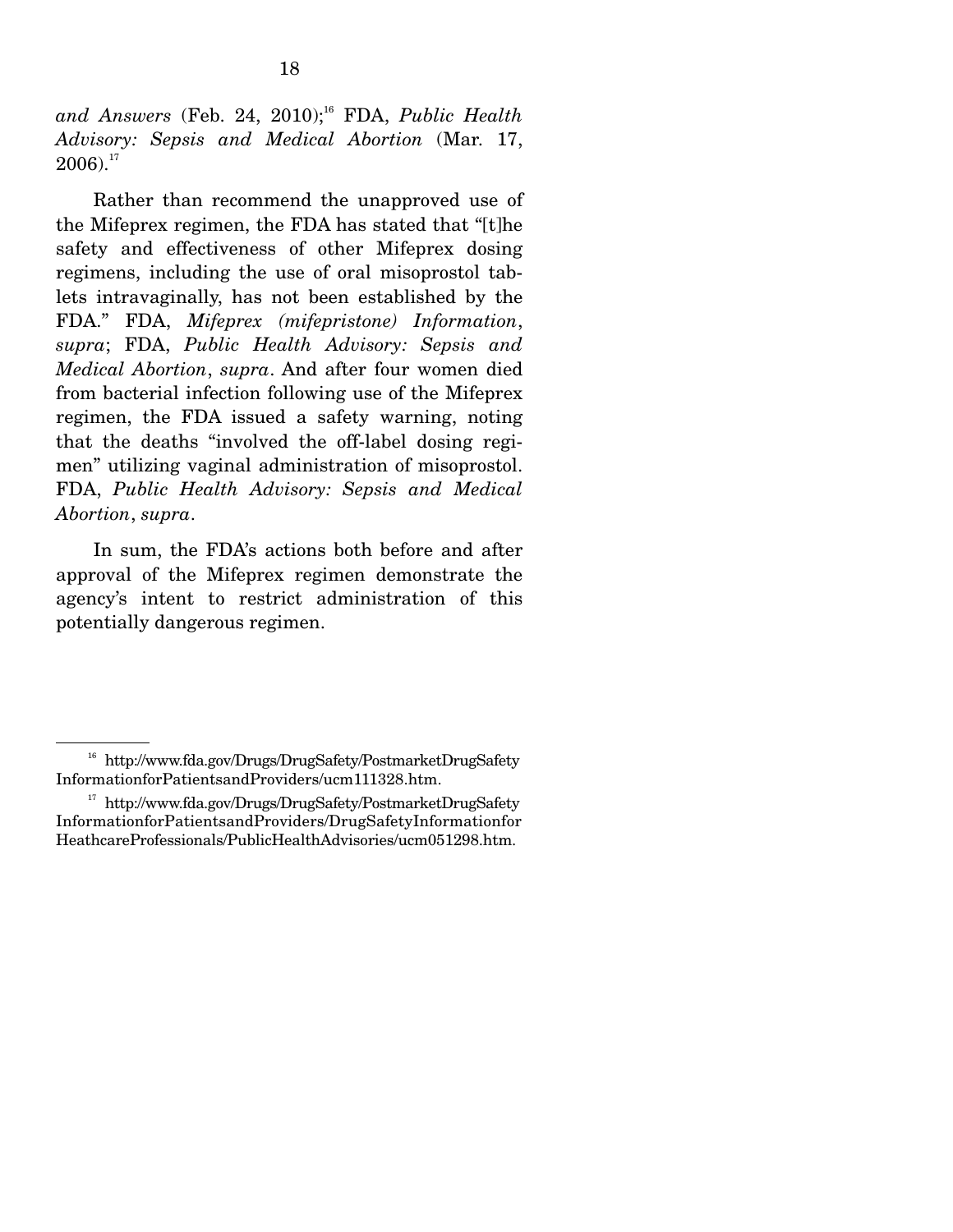#### **B. Chemical abortion poses significant risks.**

There are known risks associated with chemical abortion. For example, the Mifeprex FPL states that "[n]early all of the women who receive Mifeprex and misoprostol will report adverse reactions, and many can be expected to report more than one such reaction." *Mifeprex FPL, supra*, at 11. These risks include, but are not limited to, uterine hemorrhage, viral infections, and pelvic inflammatory disease. *Id*. at 12.

 In July 2011, the FDA reported 2,207 adverse events in the U.S. after women used mifepristone for the termination of pregnancy. FDA, *Mifepristone U.S. Postmarketing Adverse Events Summary Through 04*/*30*/*11*, *supra*. Among those were 14 deaths, 612 hospitalizations (excluding deaths), 339 blood transfusions, and 256 infections (including 48 "severe infections"). *Id*.

 Evidence provided to the trial court *by the Respondents* declared that the number of women dying from fatal infection is *not within the expected range*. *GAO Report*, *supra*, at 38. This may be due, in large part, to the misuse of the Mifeprex regimen, as discussed in Part III.C., *infra*.

 Yet the incidence of maternal death from bacterial infections following use of the Mifeprex regimen should not come as a surprise. Mifepristone, the first drug in the regimen, interferes with the body's immune response, allowing bacteria, if present, to flourish and cause widespread, multi-organ infection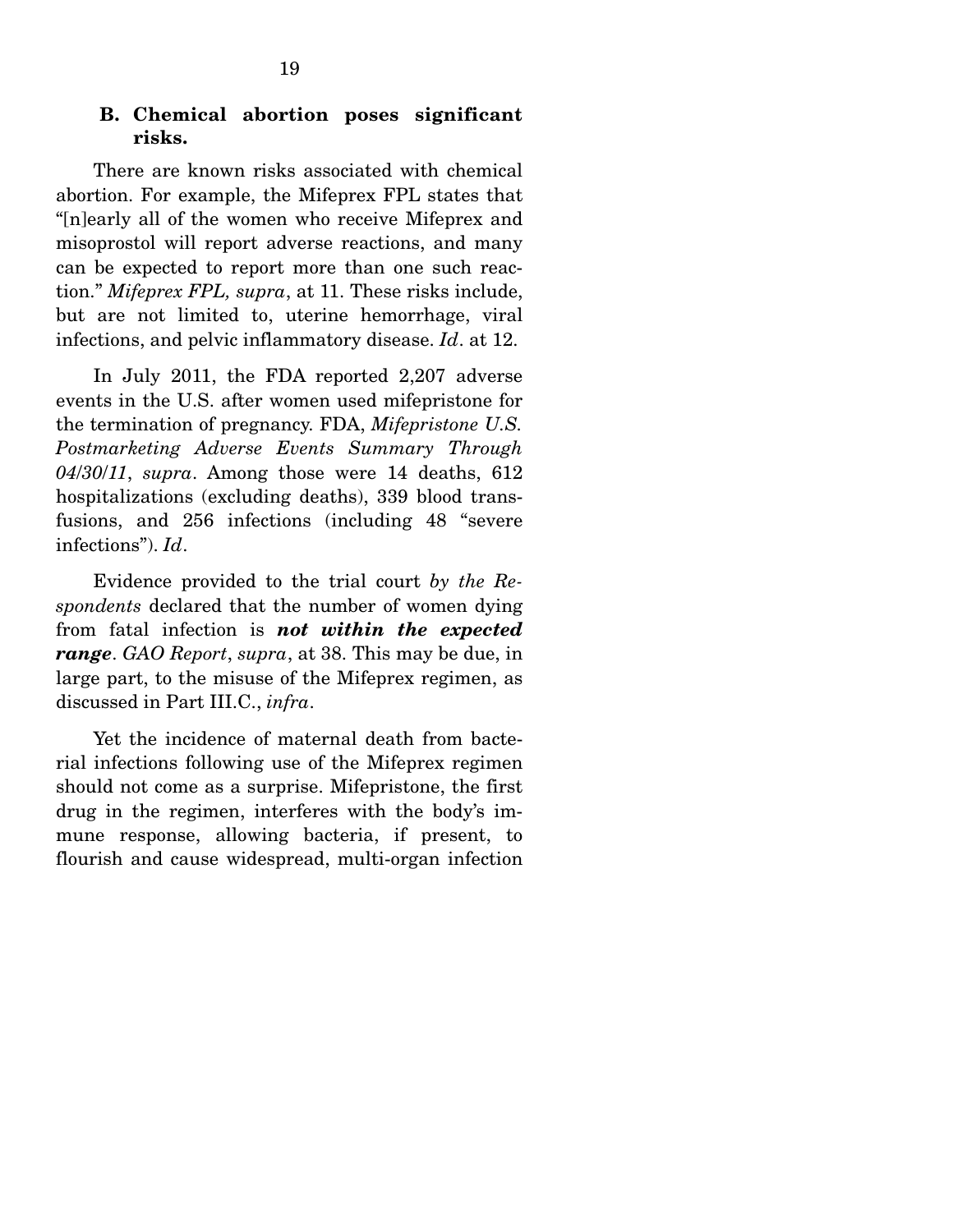in the woman. J.I. Webster & E.M. Sternberg, *Role of the hypothalamic-pituitary-adrenal axis, glucocorticoids and glucocorticoid receptors in toxic sequelae of exposure to bacterial and viral products*, J. ENDOCRI-NOLOGY 181:207-21 (2004); R.P. Miech, *Pathophysiology of Mifepristone-Induced Septic Shock Due to Clostridium Sordellii*, ANNALS OF PHARMOCOTHERAPY 39 (Sept. 2005).

 Further, the safety of the Mifeprex regimen has not been tested on a large population of women, including minors or women who are heavy smokers. *Mifeprex FPL*, *supra*, at 3, 7. Yet abortion providers continue to administer or advocate for the ability to provide the Mifeprex regimen to minors.

 Moreover, Mifeprex is contraindicated for women who do not have immediate access to emergency care, including medical facilities equipped to provide emergency treatment of incomplete abortion, blood transfusions, and emergency resuscitation. *Id*. at 5. Women should not take Mifeprex if they cannot easily get such emergency help in the two weeks following ingestion, and the American College of Obstetricians and Gynecologists (ACOG) instructs that women are not good candidates for chemical abortion if they cannot return for follow-up visits. *Id*. at 17; ACOG, *supra*, at 6. Yet abortion advocates, like the Respondents, continue to advocate for the unsupervised, unapproved use of the Mifeprex regimen for women in "rural areas" who do not have adequate access to healthcare.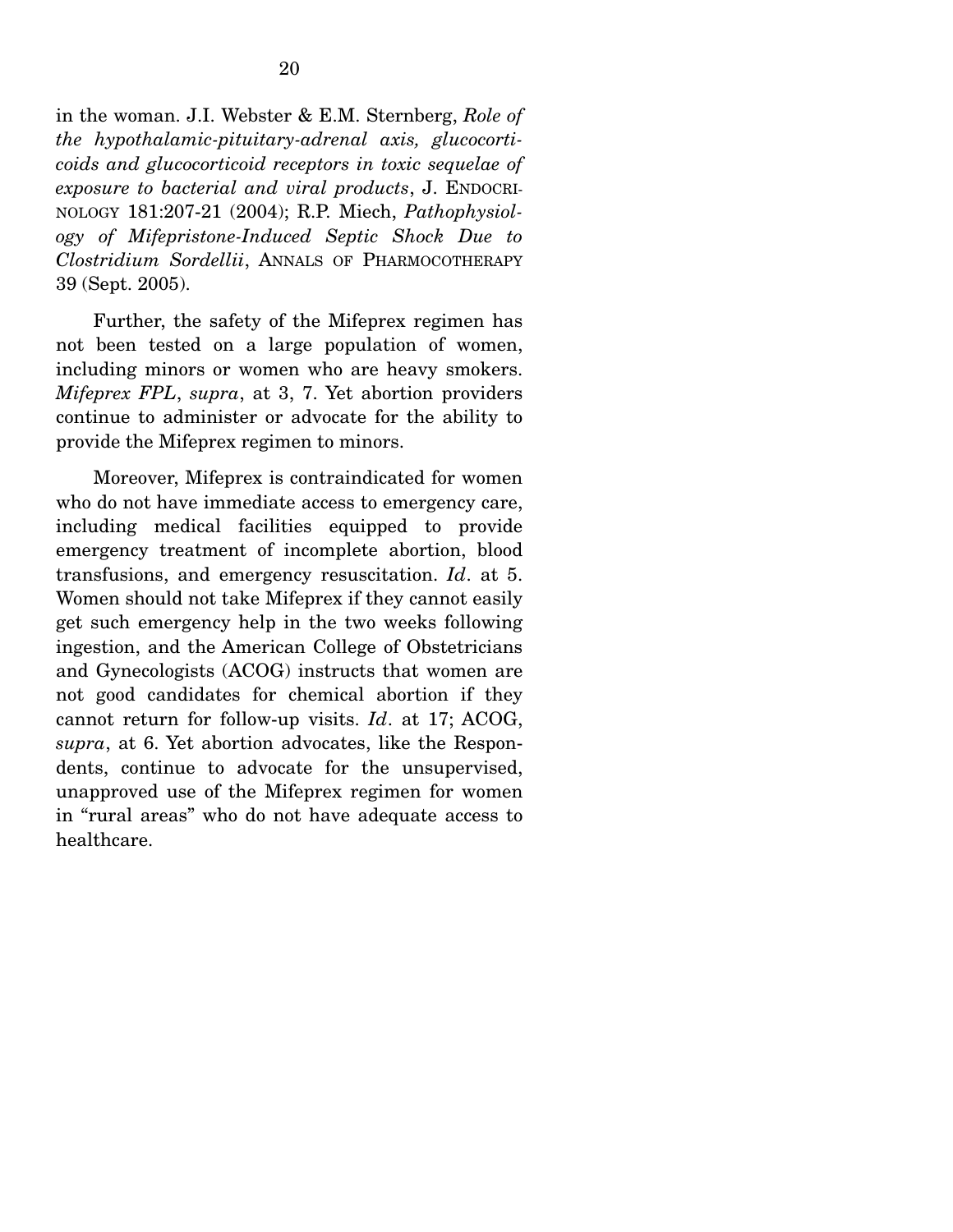**C. Eight women have died from bacterial infection following misuse of the Mifeprex regimen, while no women have died from bacterial infection following use of the FDA-approved protocol.** 

As of April 2011, eight women had died of bacterial infection following use of the Mifeprex regimen. FDA, *Mifepristone U.S. Postmarketing Adverse Events Summary Through 04*/*30*/*11*, *supra*. As noted in Respondents' evidence, *these women "used a regimen of Mifeprex and misoprostol that has not been approved by the FDA***,"** and the number of deaths from bacterial infection *is not within the expected range*. *GAO Report*, *supra*, at 38-40 (emphasis added). Specifically, seven of the women used misoprostol (the second drug in the regimen) vaginally instead of orally – the preferred regimen of the Respondents. FDA, *Mifepristone U.S. Postmarketing Adverse Events Summary Through 04*/*30*/*11*, *supra*. One woman used misoprostol buccally. *Id*.

 Significantly, *no women have died from bacterial infection following administration of the FDA-approved protocol*, which, as explained above, requires oral administration of misoprostol. *Id*.

 While the FDA has stated that it does not know whether using Mifeprex and misoprostol in an unapproved manner *caused* the deaths associated with bacterial infection, it repeatedly points out that the deaths resulted after unapproved use. *See* Part III.A., *supra.* Further, the FDA has never said that the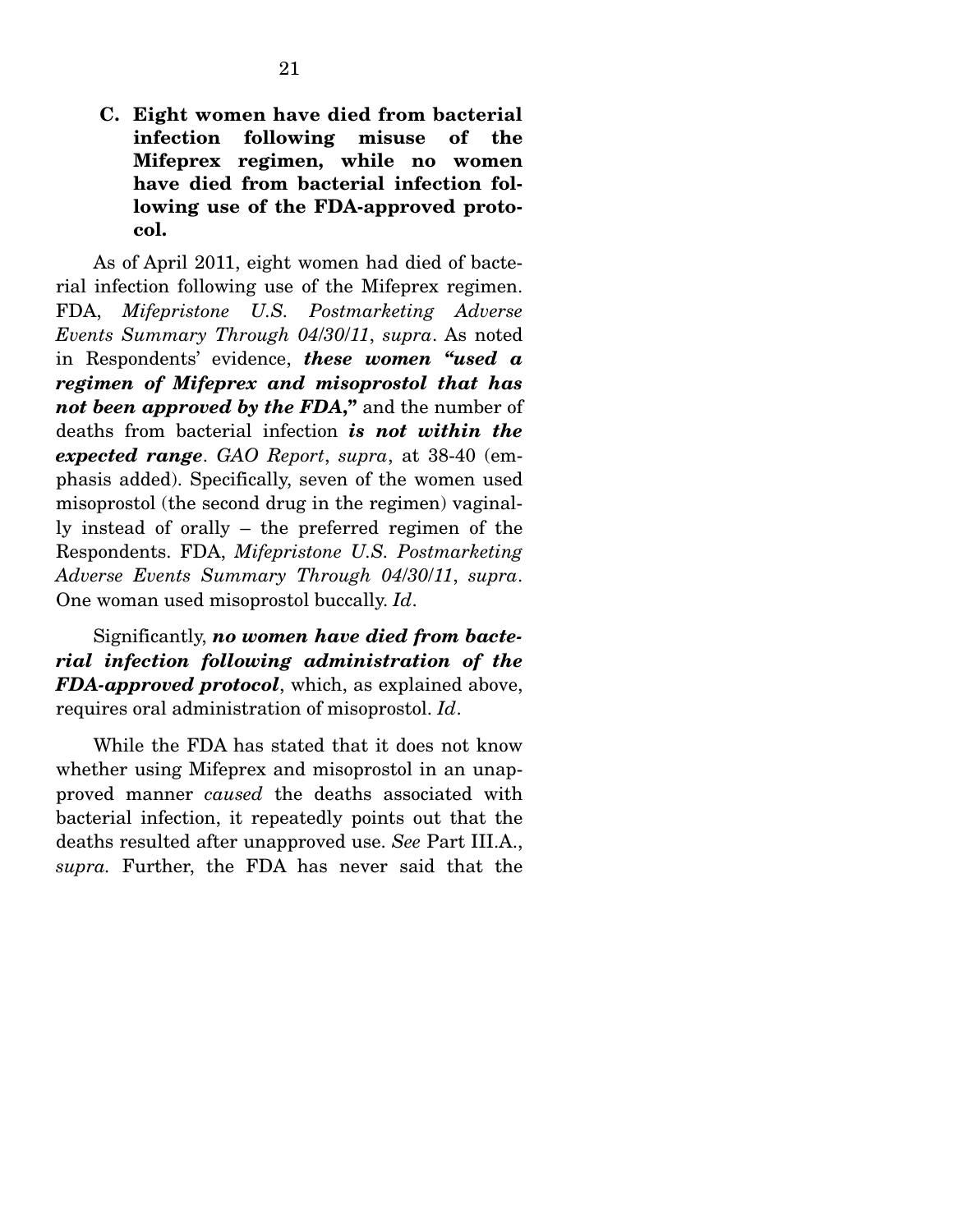unapproved use of the Mifeprex regimen did *not* cause the deaths; it simply states that it is not yet known.

 In response to concerns about these fatal infections, Planned Parenthood – the nation's largest abortion provider – stopped administering misoprostol vaginally. *See* M. Fjerstad et al., *Rates of Serious Infection after Changes in Regimens for Medical Abortion*, N.E.J.M. 361:145-51 (2009).<sup>18</sup> Yet this is the unapproved administration advocated by the Respondents here.

 Thus, eight women have died from bacterial infection following unapproved use of the Mifeprex regimen. These deaths sparked warnings from the FDA and caused a major abortion provider to switch to a different (albeit still unapproved) administration of the drugs. On the other hand, not a single woman has died from bacterial infection following the FDAapproved administration of the Mifeprex regimen. While direct causation has not yet been established, neither has it been established that the unapproved use did not cause the deaths. The Legislature passed HB 1970 in an attempt to ensure that no other women die following unapproved use of a dangerous abortion-inducing drug. At the very least, HB 1970 is

<sup>&</sup>lt;sup>18</sup> Instead, Planned Parenthood began administering misoprostol buccally, which is still an unapproved use. *See* M. Fjerstad et al., *supra*. ACOG does not recognize buccal use as an appropriate administration. *See generally* ACOG, *supra*.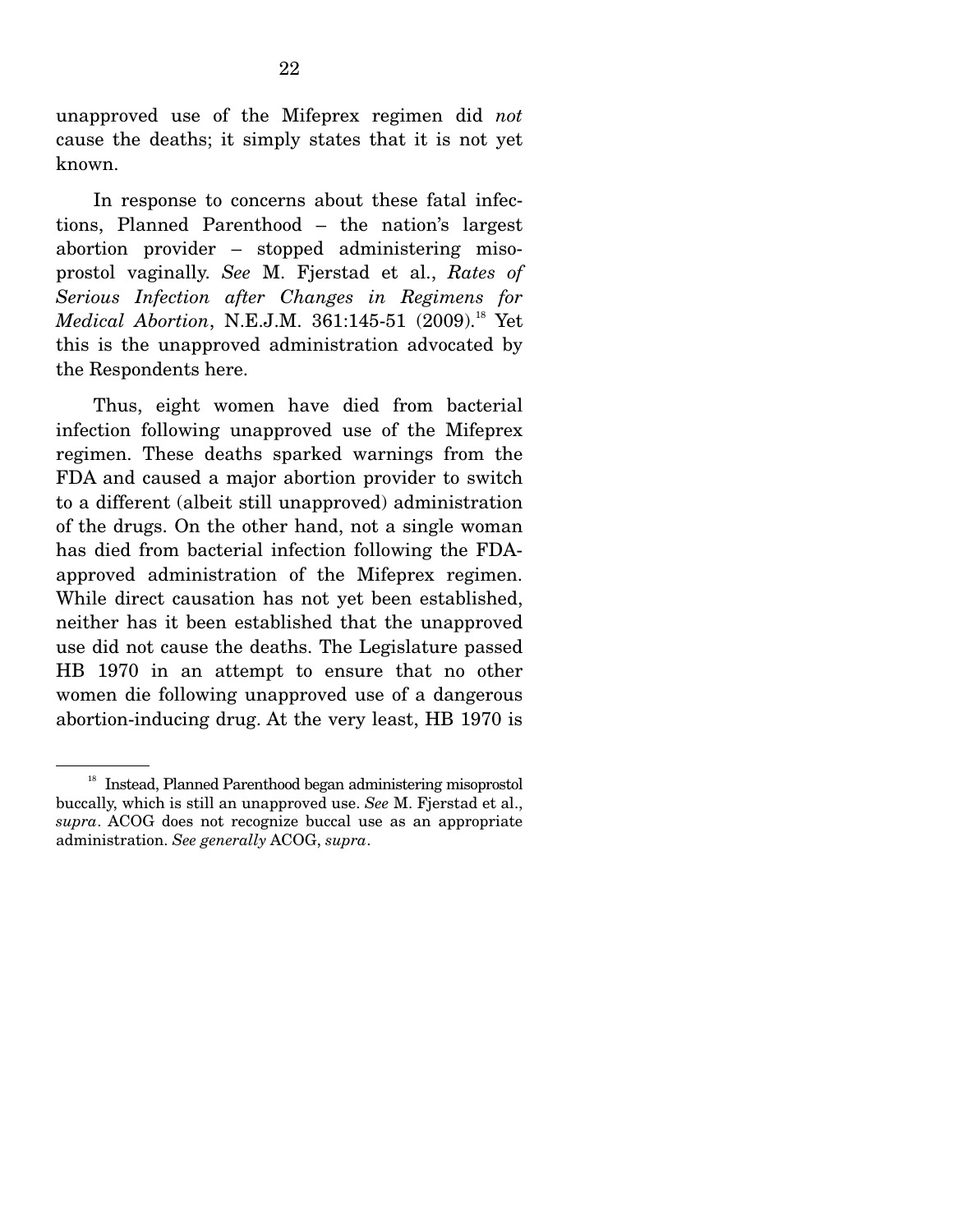in accord with the wide discretion given the Legislature to protect women's health and safety by regulating abortion in areas of "medical uncertainty."

#### **D. Standard, safer alternatives to chemical abortion are available.**

The Mifeprex FPL requires that the Mifeprex regimen be administered only through 49 days gestation. The Respondents, on the other hand, want to administer the Mifeprex regimen through 63 days gestation.

 That is the difference of two weeks – from 7 weeks to 9 weeks. During those two weeks, which are still in the first trimester and early in pregnancy, common surgical abortion alternatives are available. As such, HB 1970 is not in any way an abortion ban, but is a restriction predicated upon which procedures can be safely used. Furthermore, abortion providers consider surgical abortion in the first trimester to be "very safe." *See*, *e.g*., Planned Parenthood, *supra*.

 Moreover, evidence before the trial court demonstrated that chemical abortion actually poses more complications than surgical abortion. One peerreviewed study found that the overall incidence of immediate adverse events is *fourfold higher* for chemical abortions than for surgical abortions. M. Niinimaki et al., *Immediate complications after medical compared with surgical termination of pregnancy*, OBSTET. GYNECOL. 114:795 (Oct. 2009).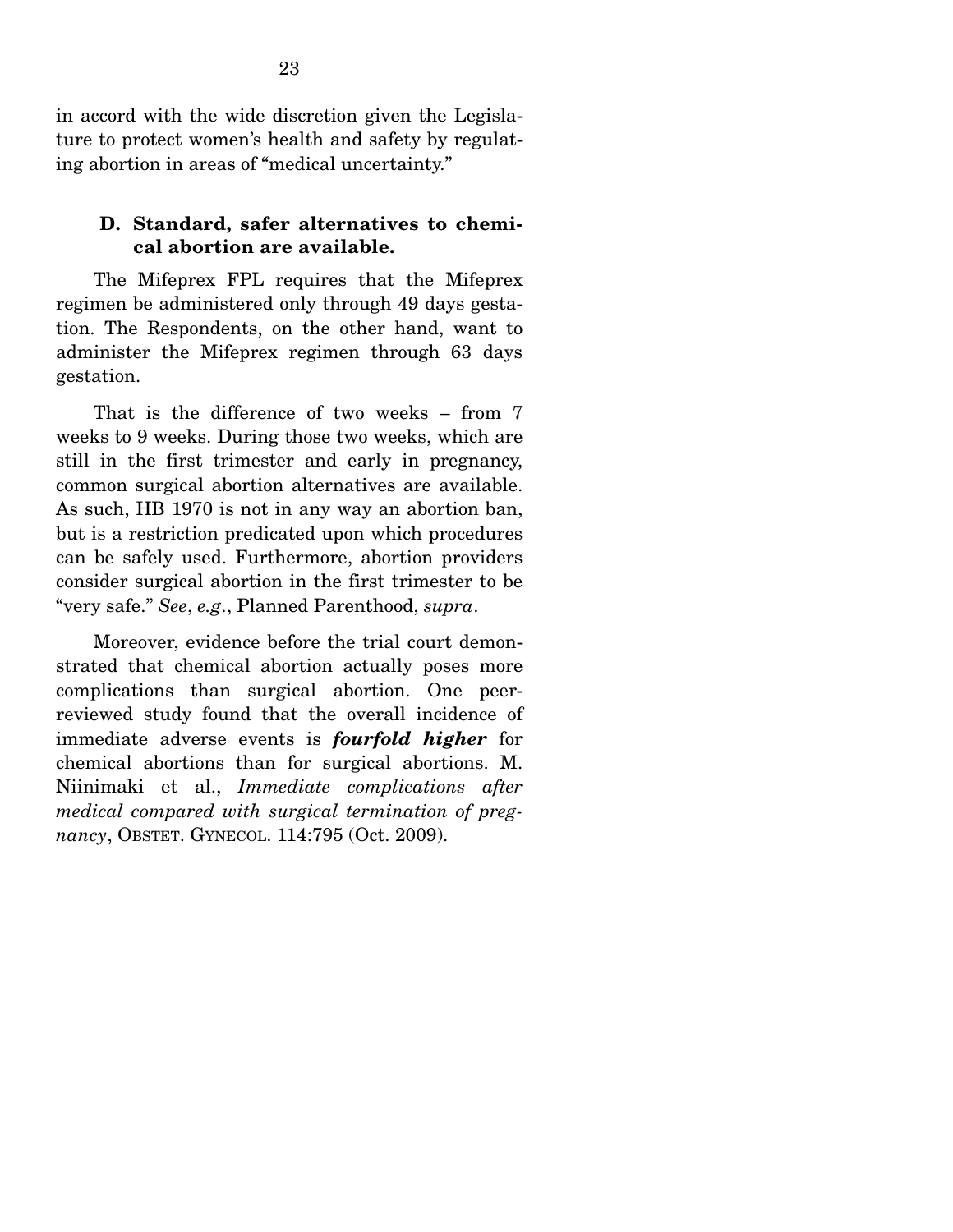In particular, hemorrhage and incomplete abortion are more common after chemical abortions. Researchers found the incidence of hemorrhage is 15.6 percent following chemical abortions, compared to 5.6 percent for surgical abortions. *Id*. Further, 6.7 percent of chemical abortions result in incomplete abortion, compared to 1.6 percent of surgical abortions. *Id*.

 Yet another study found that chemical abortion failed in 18.3 percent of patients and that surgical abortion failed in only 4.7 percent of patients. J.T. Jensen et al., *Outcomes of suction curettage and mifepristone abortion in the United States: A prospective comparison study*, CONTRACEPTION 59:153-59 (1999). Patients who undergo chemical abortions also report significantly longer bleeding and higher levels of pain, nausea, vomiting, and diarrhea than women who undergo surgical abortions. *Id*.

 Moreover, admissions by ACOG – entered into the record by the Respondents – confirm that surgical abortion is not only an alternative to chemical abortion, but perhaps a better, safer alternative. ACOG admits that chemical abortion fails more often than surgical abortion. ACOG, *supra*, at 4 (Table 2). Chemical abortion can take days or weeks to complete, but surgical abortion is complete in a shorter, predictable period of time. *Id*. 19

<sup>&</sup>lt;sup>19</sup> Similarly, at least one study has found that women prefer the FDA-approved oral administration of misoprostol to the (Continued on following page)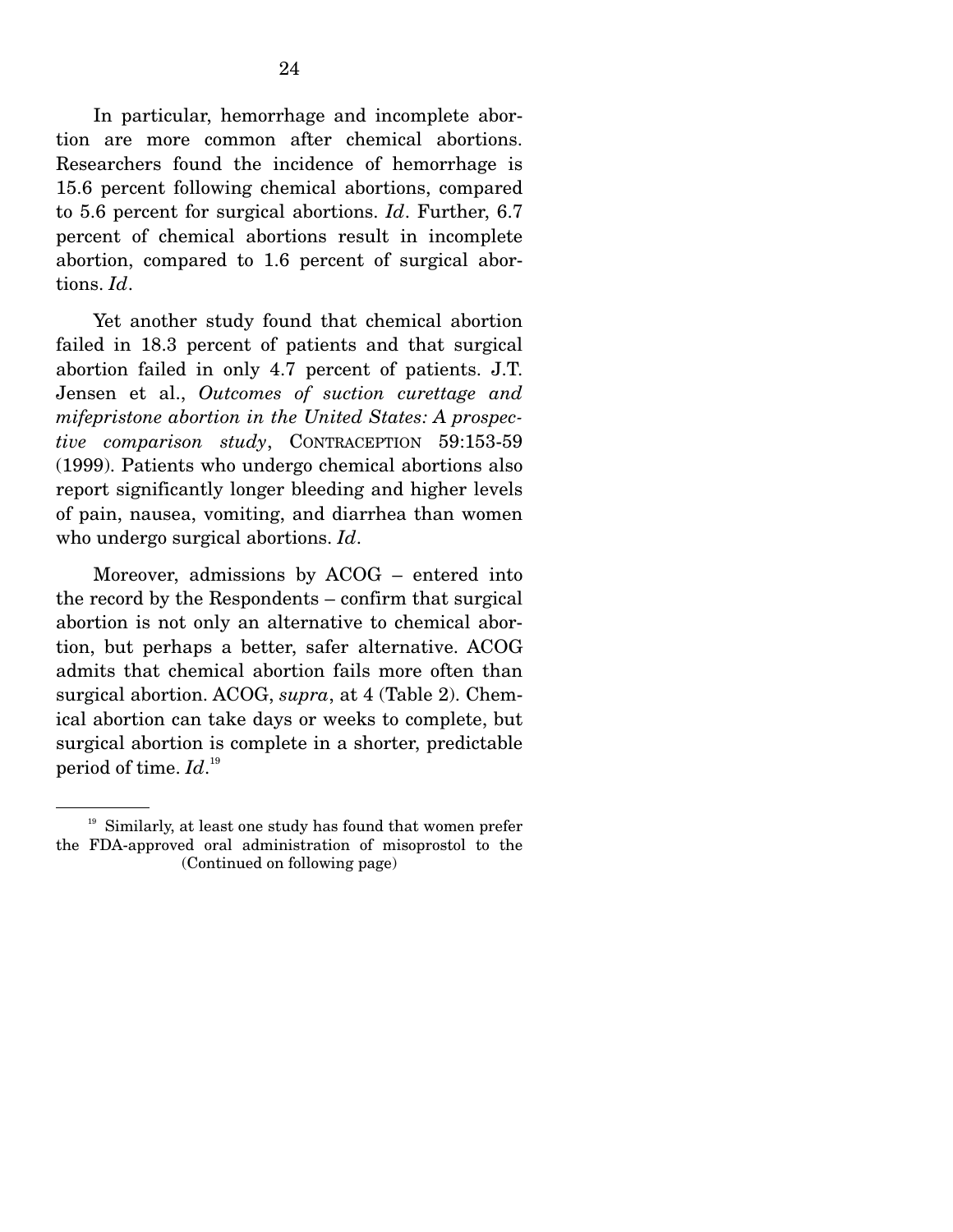Thus, commonly used "safe" alternatives to chemical abortion exist in the first trimester.

## **IV. The Oklahoma Supreme Court failed to properly apply** *Casey* **and** *Gonzales* **and should be reversed, providing appropriate guidance to the legislatures in all 50 states.**

This Court's precedents in *Casey* and *Gonzales* make clear that the Oklahoma Supreme Court erred in holding HB 1970 facially unconstitutional. A proper application of *Casey* and *Gonzales* would acknowledge the state's interest in protecting women's health as well as the "wide discretion" afforded to legislatures when there is medical uncertainty concerning a particular abortion method.

 First, HB 1970 is a regulation designed to "foster the health of a woman seeking an abortion." *Id*. at 878. Oklahoma has an "important" and "legitimate" interest in protecting maternal health from the outset of pregnancy. Over 2,200 adverse events related to the Mifeprex regimen have been reported to the FDA, and every woman that has died of bacterial infection following administration of the Mifeprex regimen used the drugs in an unapproved manner. The State

unapproved buccal administration. B. Winikoff et al., *Two distinct oral routes of misoprostol in mifepristone medical abortion: A randomized controlled trial*, OBSTET. GYNECOL. 112:1303-10 (Dec. 2008).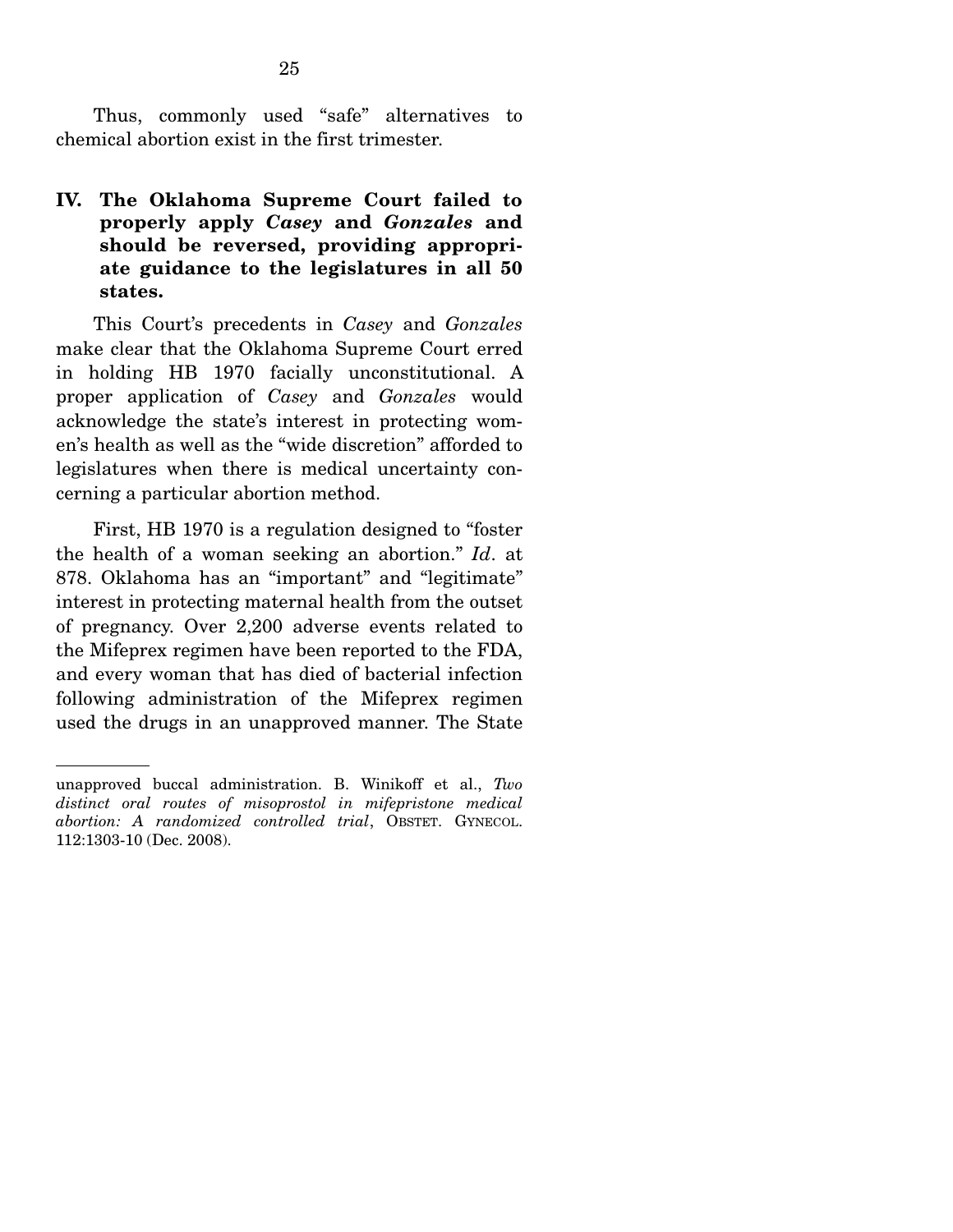is free to enact regulations ensuring safe use of drugs in order to further the health and safety of women in the state. *Id*.

 Second, HB 1970 is a proper extension of the State's "wide discretion" to enact laws when there is medical uncertainty about a procedure. As in *Gonzales*, the medical disagreement over the safety of unapproved administration of the Mifeprex regimen is a sufficient basis to conclude that HB 1970 does not impose an undue burden. *Gonzales*, 550 U.S. at 164. Under *Gonzales*, HB 1970 cannot be invalid on its face because there is medical disagreement over the safety of off-label use of the Mifeprex regimen and because standard, safer medical options are available.

 HB 1970 allows surgical abortion – a commonly used and generally accepted method of abortion – and, therefore, it does not construct a substantial obstacle to the "abortion right." *Id*. at 164-65. As noted in *DeWine*, a similar law in Ohio has not prevented women from obtaining surgical abortions. *DeWine*, 696 F.3d at 516. Thus, a medically appropriate regulation of one abortion method – when another "commonly used and generally accepted" abortion method is available – does not in any sense deprive women of the "ultimate decision." *See Gonzales*, 550 U.S. at 164-65; *Casey*, 505 U.S. at 875.

 Respondents' preferences cannot displace these other options. *Gonzales*, 550 U.S. at 166. In fact, unlike the situation in *Danforth*, chemical abortion is not the dominant method of abortion used in the first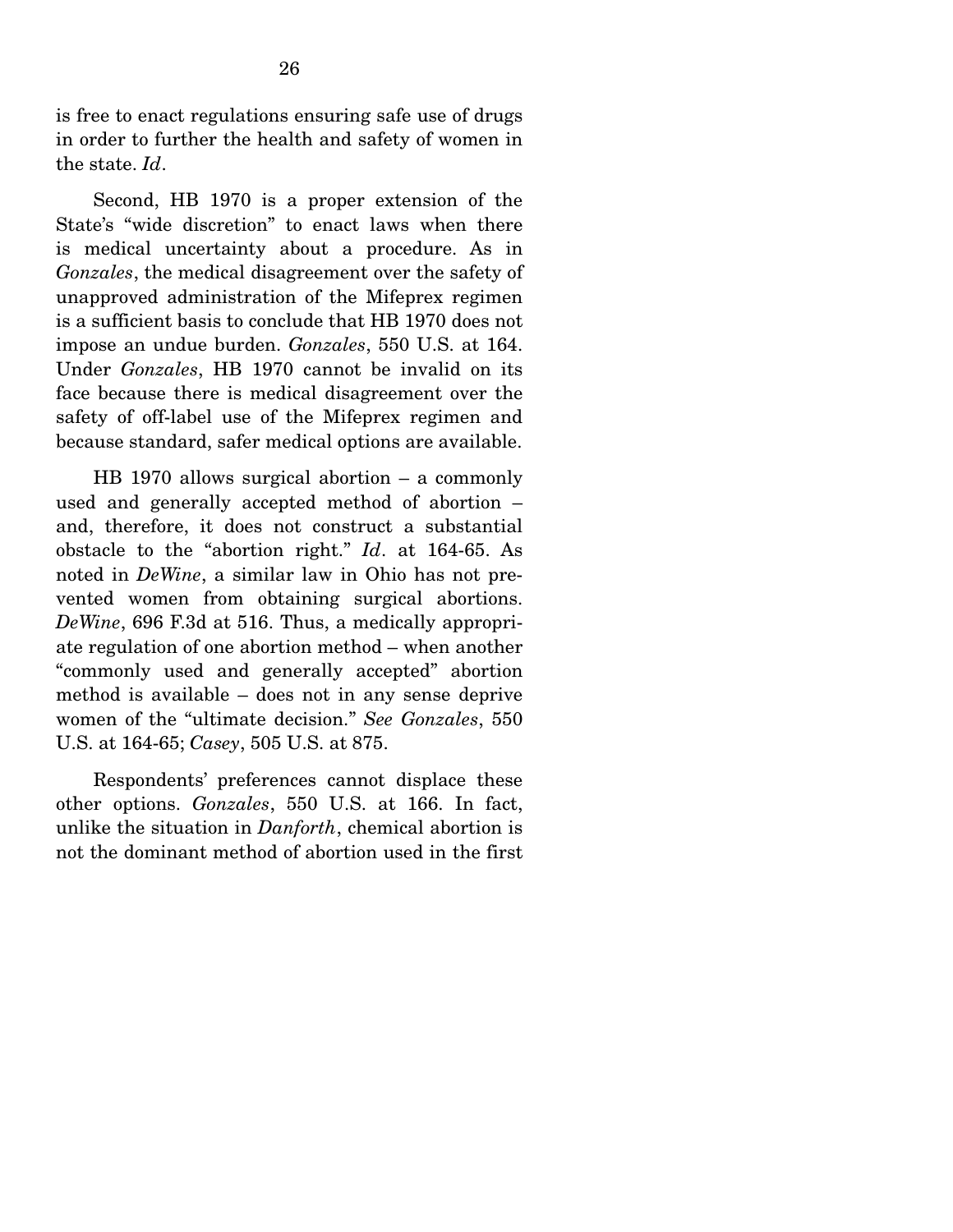trimester. *See id.* at 164-65 (discussing *Danforth*); Guttmacher Institute, *supra*.

 Third, Oklahoma has a "significant role to play in regulating the medical profession." *Gonzales*, 550 U.S. at 157. This includes prohibiting physicians from using a protocol that is not approved by the FDA and has been linked to the deaths of eight women. And as determined in *Gonzales*, the Respondents do not have "unfettered choice" and they are not entitled to "ignore regulations that direct them to use reasonable alternative procedures," whether that be following the FDA-approved protocol or performing a surgical abortion. Likewise, the Sixth Circuit noted that this Court has not suggested that the abortion "right" encompasses the right to choose a particular method of abortion. *DeWine*, 696 F.3d at 514-15.

 Finally, Oklahoma has an "interest in protecting the integrity and ethics of the medical profession." *Gonzales*, 550 U.S. at 157. Here, it is clearly not ethical for physicians to sign a "Patient Agreement" claiming that the woman is not more than 49 days gestation when he or she knows that the woman's pregnancy dates longer than 49 days. Nor is it ethical for physicians to direct women to sign documents claiming to be only 49 days pregnant when they are not. In addition to protecting women from the potentially deadly effects of unapproved use of the Mifeprex regimen, Oklahoma is acting to curtail such falsifying of documents – clearly an unethical, dangerous practice in the medical field.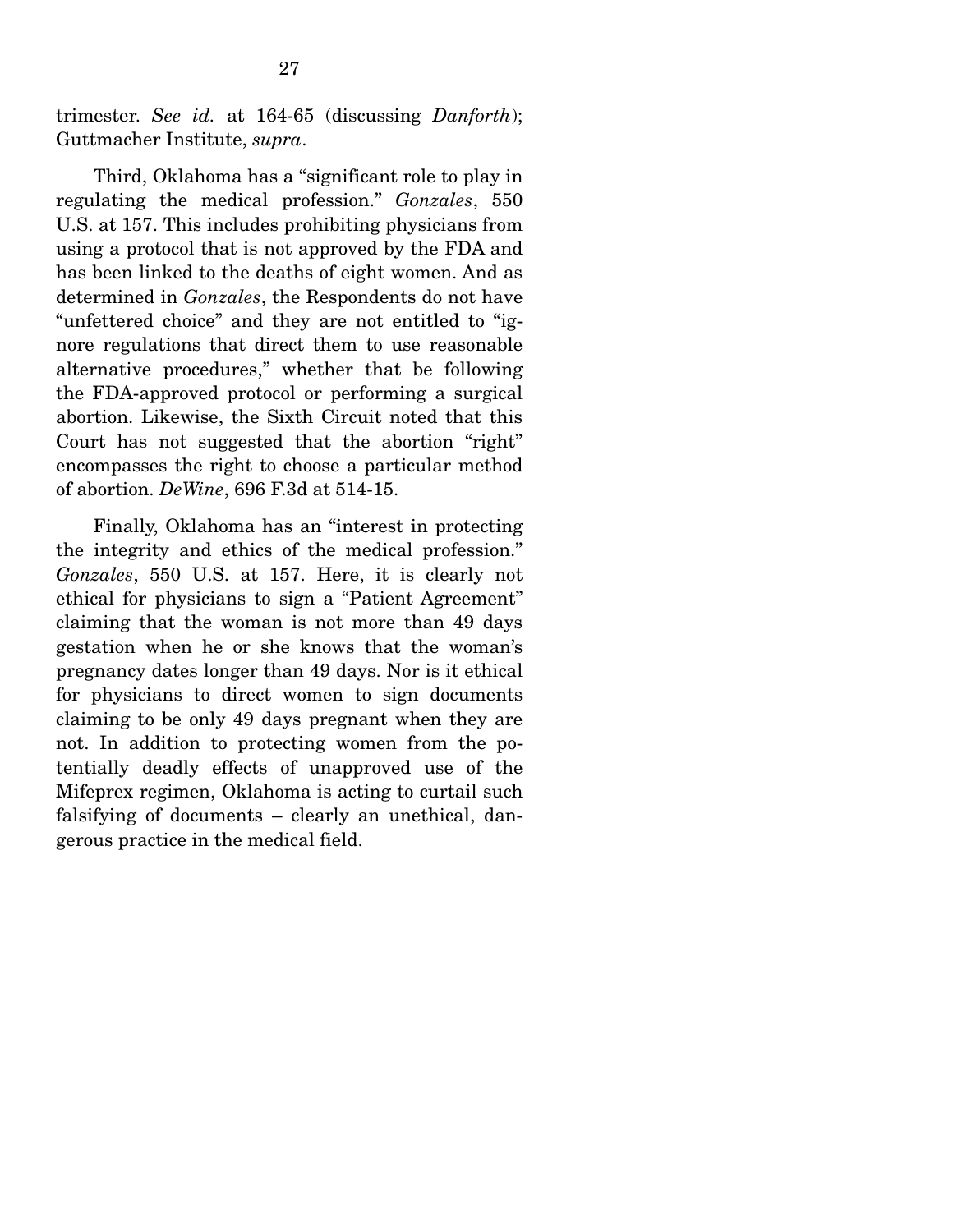But instead of giving proper weight to the State's interests and wide discretion, the Oklahoma Supreme Court utilized a "zero tolerance policy" that was rejected in *Casey* and *Gonzales*. The Oklahoma Supreme Court's holding cannot be reconciled with the "holding in *Roe* itself that the State has legitimate interests in the health of the woman." *Casey*, 505 U.S. at 871-72. Nor can it be reconciled with the Sixth Circuit's recent decision upholding a virtually identical law. *See DeWine*, 696 F.3d 490.

 Instead, the Oklahoma Supreme Court struck down a law "which in no real sense deprive[s] women of the ultimate decision." *Casey*, 505 U.S. at 875. HB 1970 is not an abortion ban. To the contrary, it is a medical regulation promulgated within the State's wide discretion, aimed at protecting the health and welfare of women. As such, there is no "undue burden," and the decision of the Oklahoma Supreme Court should be reversed.

--------------------------------- ---------------------------------